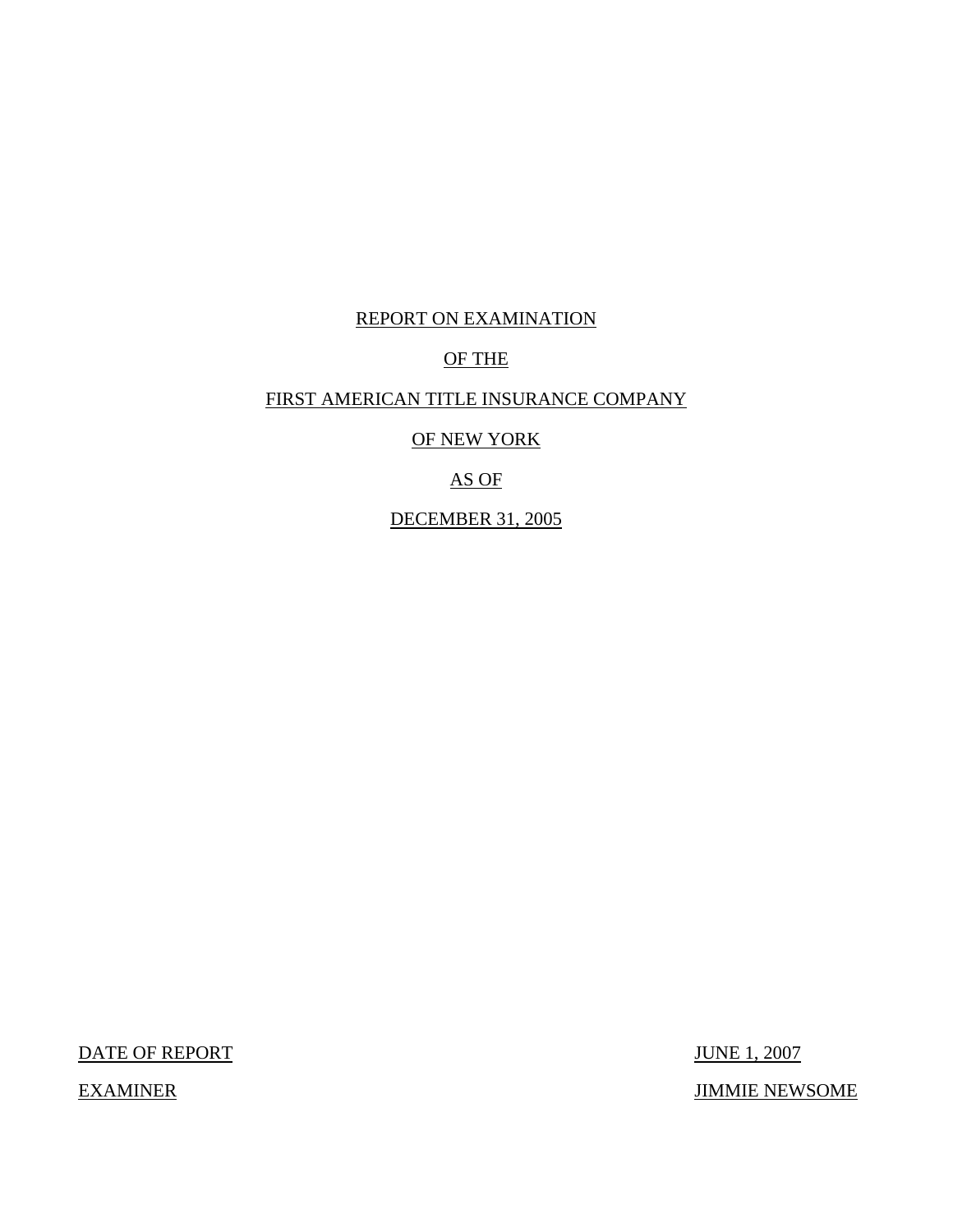# TABLE OF CONTENTS

| ITEM NO.         |                                                                                                                                                                                                                                      | PAGE NO.                                              |
|------------------|--------------------------------------------------------------------------------------------------------------------------------------------------------------------------------------------------------------------------------------|-------------------------------------------------------|
| 1.               | Scope of examination                                                                                                                                                                                                                 | $\overline{2}$                                        |
| 2.               | Description of Company                                                                                                                                                                                                               | 3                                                     |
|                  | A. Management<br>B. Territory and plan of operation<br>C. Reinsurance<br>D. Holding company system<br>E. Abandoned Property Law<br>F. Segregated funds held for others<br>G. Significant operating ratios<br>H. Accounts and records | 3<br>6<br>$\overline{7}$<br>8<br>10<br>10<br>11<br>11 |
| 3.               | <b>Financial statements</b>                                                                                                                                                                                                          | 15                                                    |
|                  | A. Balance sheet<br>B. Operations and investment exhibit                                                                                                                                                                             | 15<br>17                                              |
| $\overline{4}$ . | Known claim reserves                                                                                                                                                                                                                 | 18                                                    |
| 5.               | Statutory premium reserve                                                                                                                                                                                                            | 18                                                    |
| 6.               | Market conduct activities                                                                                                                                                                                                            | 19                                                    |
| 7.               | Compliance with prior report on examination                                                                                                                                                                                          | 20                                                    |
| 8.               | Summary of comments and recommendations                                                                                                                                                                                              | 22                                                    |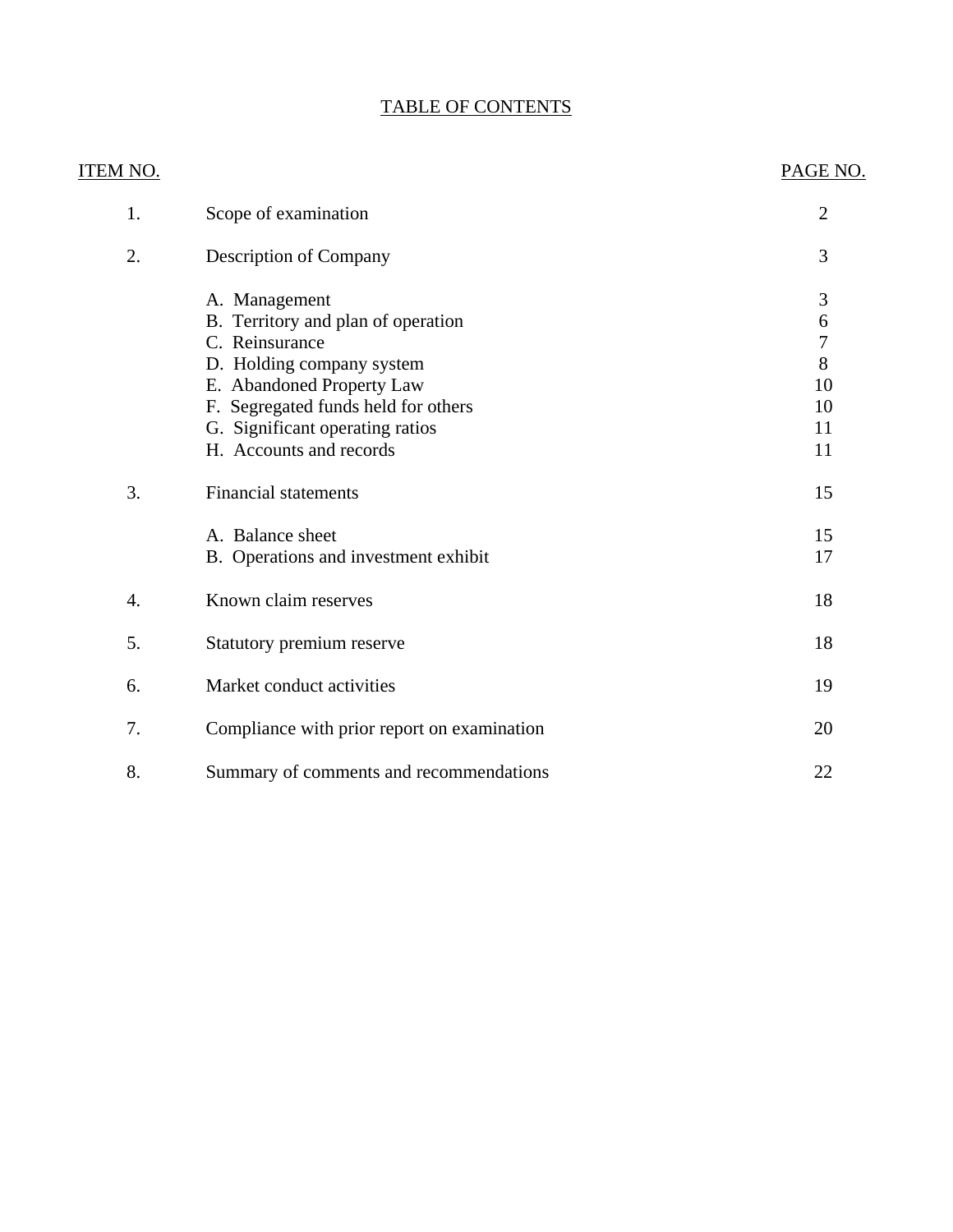

June 1, 2007

Honorable Eric R. Dinallo Superintendent of Insurance Albany, New York 12257

Sir:

Pursuant to the requirements of the New York Insurance Law, and in compliance with the instructions contained in Appointment Number 22546 dated September 13, 2006, attached hereto, I have made an examination into the condition and affairs of the First American Title Insurance Company of New York as of December 31, 2005 and submit the following report thereon.

Wherever the designations "the Company" or "FATICONY" appear herein without qualification, it should be understood to indicate the First American Title Insurance Company of New York.

Wherever the designation "Department" appears herein without qualification, it should be understood to indicate the New York Insurance Department.

The examination was conducted at the Company's home office located at 633 Third Avenue, New York, New York 10017.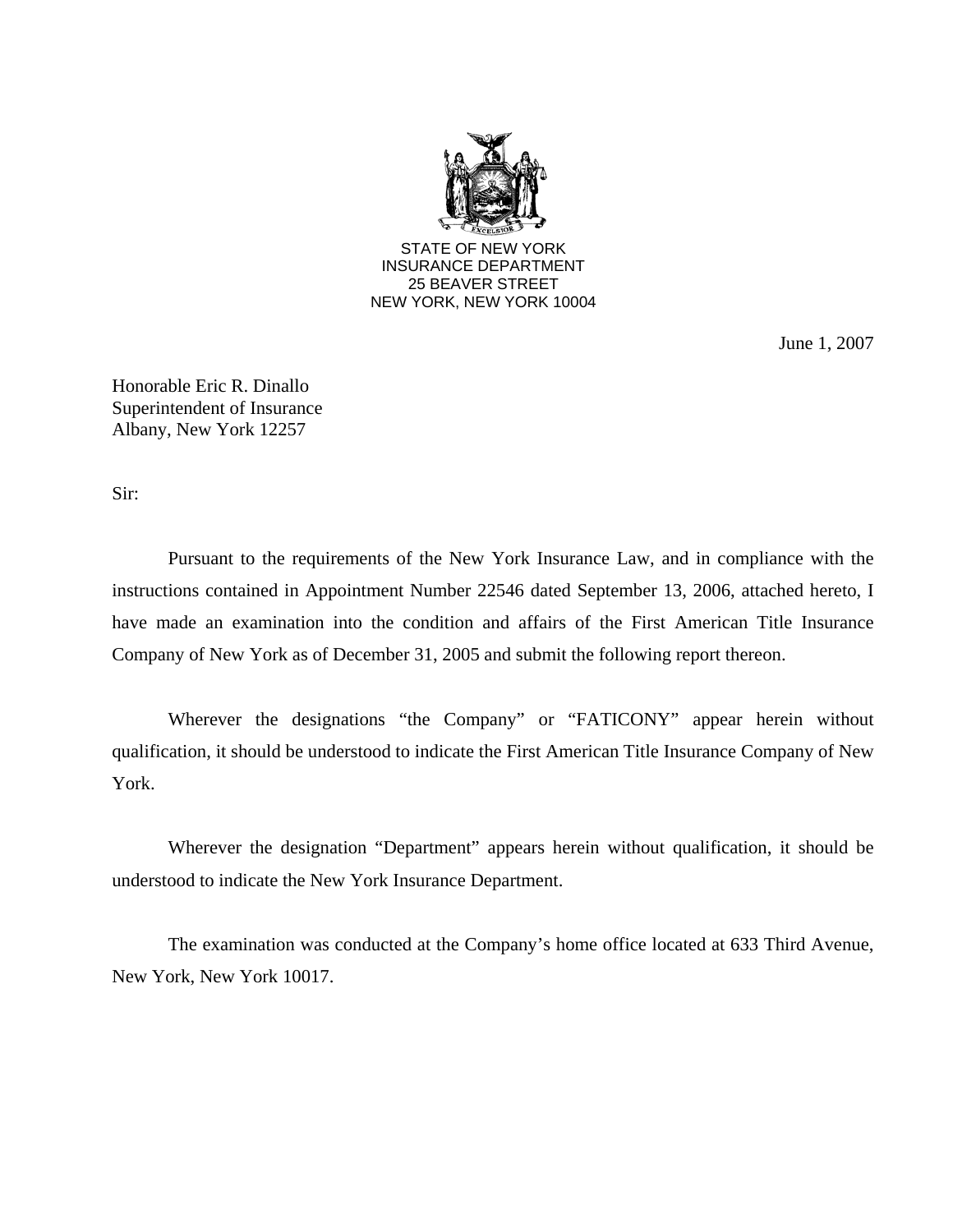## 1. SCOPE OF EXAMINATION

<span id="page-3-0"></span>The previous examination was conducted as of December 31, 2000. This examination covers the five-year period from January 1, 2001, through December 31, 2005. Transactions occurring subsequent to this period were reviewed where deemed appropriate, by the examiner.

The examination comprised a complete verification of assets and liabilities as of December 31, 2005. The examination included a review of income, disbursements and company records deemed necessary to accomplish such verification, and utilized, to the extent considered appropriate, work performed by the Company's independent certified public accountants ("CPA"). A review or audit was also made of the following items as called for in the Examiners Handbook of the National Association of Insurance Commissioners ("NAIC"):

> History of the Company Management and control Corporate records Fidelity bonds and other insurance Territory and plan of operation Growth of the Company Business in force by states Loss experience Reinsurance Accounts and records Financial statements

A review was also made to ascertain what action was taken by the Company with regard to comments and recommendations in the prior report on examination.

This report on examination is confined to financial statements and comments on those matters, which involve departures from laws, regulations or rules, or which are deemed to require explanation or description.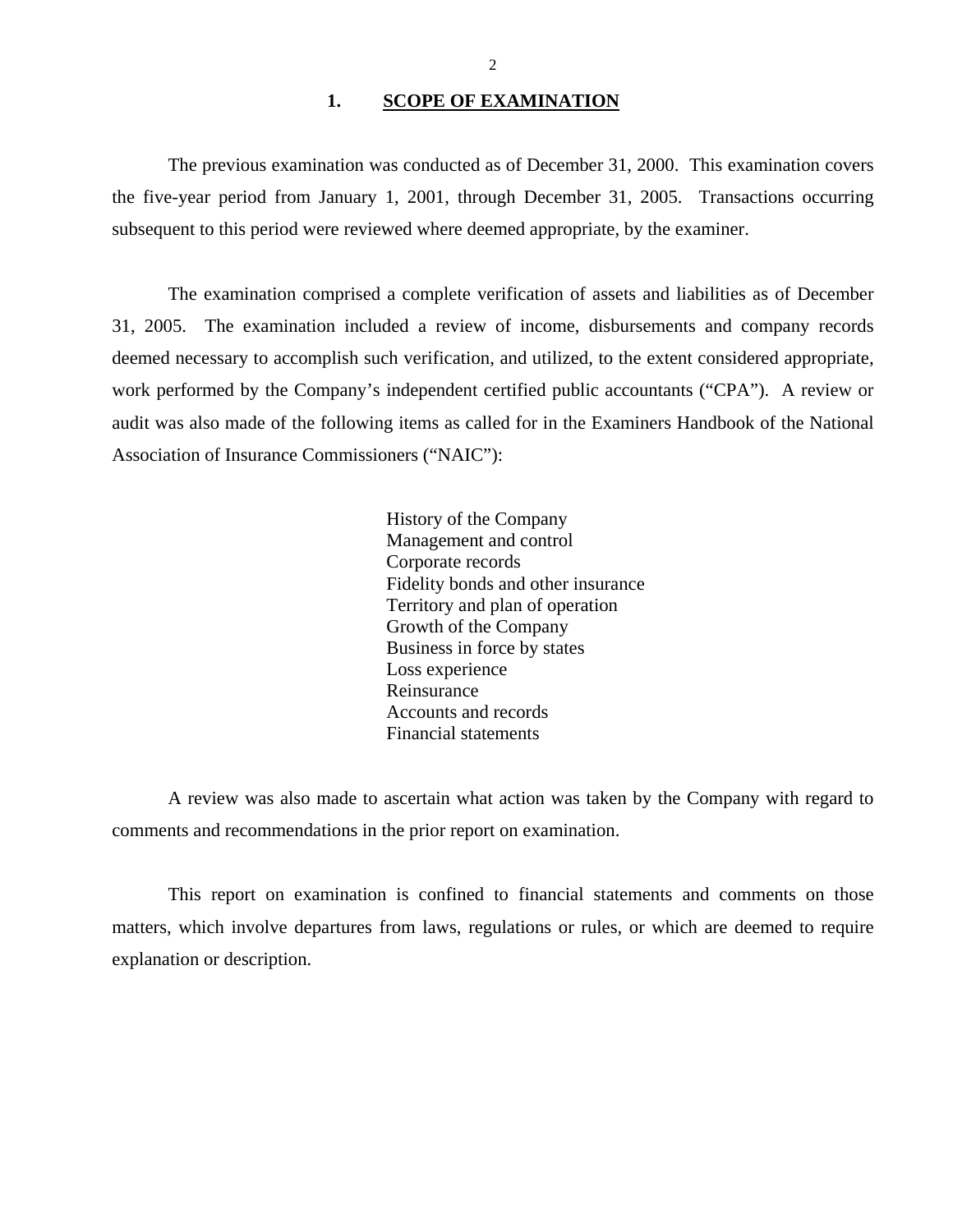### **2. DESCRIPTION OF COMPANY**

The Company was incorporated on September 14, 1967, as the Northeastern Title Guaranty Corporation under the laws of the State of New York and commenced business on September 11, 1968.

In March 1970, Netgo, Ltd., a holding company, acquired 98.25% of the outstanding stock of Northeastern Title Guaranty Corporation. On October 31, 1972, First American Title Insurance Company, a California corporation, purchased 100% of the outstanding stock of Northeastern Title Guaranty Corporation. The name of the Company was then changed to First American Title Insurance Company of New York.

At December 31, 2005, the capital paid in was \$1,000,000 consisting of 40,000 shares of common stock with a par value of \$25 per share. Gross paid-in and contributed surplus was \$77,619,615.

Gross paid-in and contributed surplus increased by \$29,349,372 during the examination period, as follows:

| Year | Description                                     |             | Amount       |
|------|-------------------------------------------------|-------------|--------------|
| 2000 | Beginning gross paid-in and contributed surplus |             | \$48,270,243 |
| 2001 | Debt forgiveness                                | \$4,016,458 |              |
| 2002 | Debt forgiveness                                | 5,351,252   |              |
| 2003 | Debt forgiveness                                | 4,612,483   |              |
| 2004 | Debt forgiveness                                | 6,346,364   |              |
| 2005 | Debt forgiveness                                | 9,022,815   |              |
|      | <b>Total Surplus Contributions</b>              |             | 29,349,372   |
| 2005 | Ending gross paid-in and contributed surplus    |             | \$77,619,615 |

#### A. Management

Pursuant to the Company's charter and by-laws, as amended, management of the Company is vested in a board of directors, consisting of not less than seven nor more than thirteen members. The board met one time during each calendar year. At December 31, 2005, the board of directors was comprised of the following thirteen members: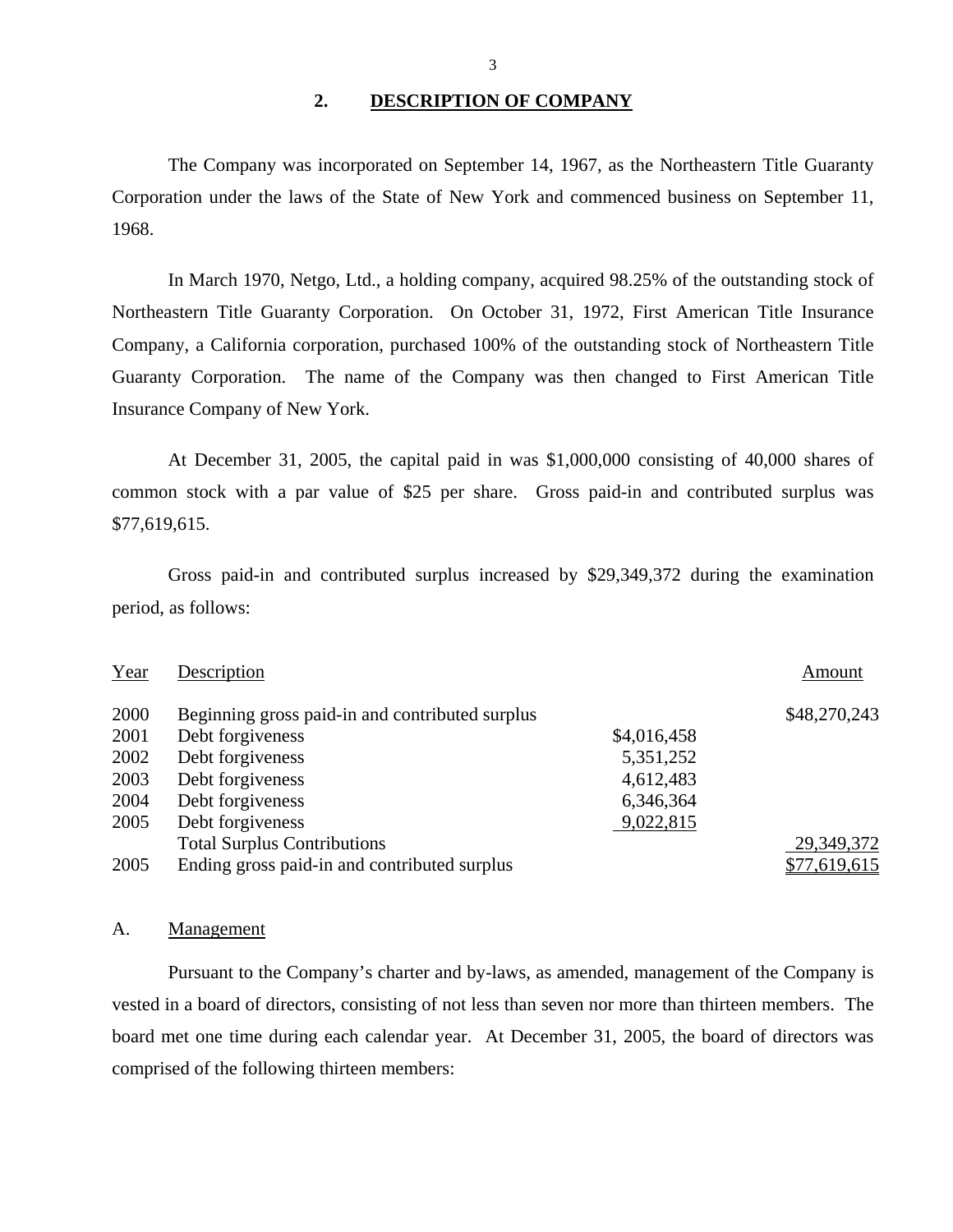Franklin Square, NY President,

Gary L. Kermott President,

Name and Residence Principal Business Affiliation

Patrick Adamo Treasurer, Chief Financial Officer and Senior Vice First American Title Insurance Company of New York

Wayne Baird **Executive Vice President**, Wilton, CT First American Title Insurance Company of New York

Michael J. Berey Senior Vice President, Scarsdale, NY First American Title Insurance Company of New York

Bruce J. Clay Executive Vice President, Garden City, NY First American Title Insurance Company of New York

Donald R. Garvey Executive Vice President, Pittsford, NY First American Title Insurance Company of New York

Mark D. Garvey Senior Vice President, Honeoye Falls, NY First American Title Insurance Company of New York

Mindy B. Haas Senior Vice President, Watchung, NJ First American Title Insurance Company of New York

Parker S. Kennedy Chairman, President and Chief Executive Officer, Orange, CA First American Financial Corporation

Dana Point, CA First American Title Insurance Company

Richard Marshall Senior Vice President, Staten Island, NY First American Title Insurance Company of New York

Jeffrey S. Mitzner Executive Vice President, Briarcliff, NY First American Title Insurance Company of New York

James M. Orphanides Chairman, President and Chief Executive Officer, Princeton, NJ First American Title Insurance Company of New York

Helen M. Powell Executive Vice President. New Rochelle, NY First American Title Insurance Company of New York

A review of the minutes of the board of directors' meetings held during the examination period indicated that the meetings were generally well attended and each board member had an acceptable record of attendance with the exception of Parker S. Kennedy, who attended less than 50% of the meetings for which he was eligible to attend.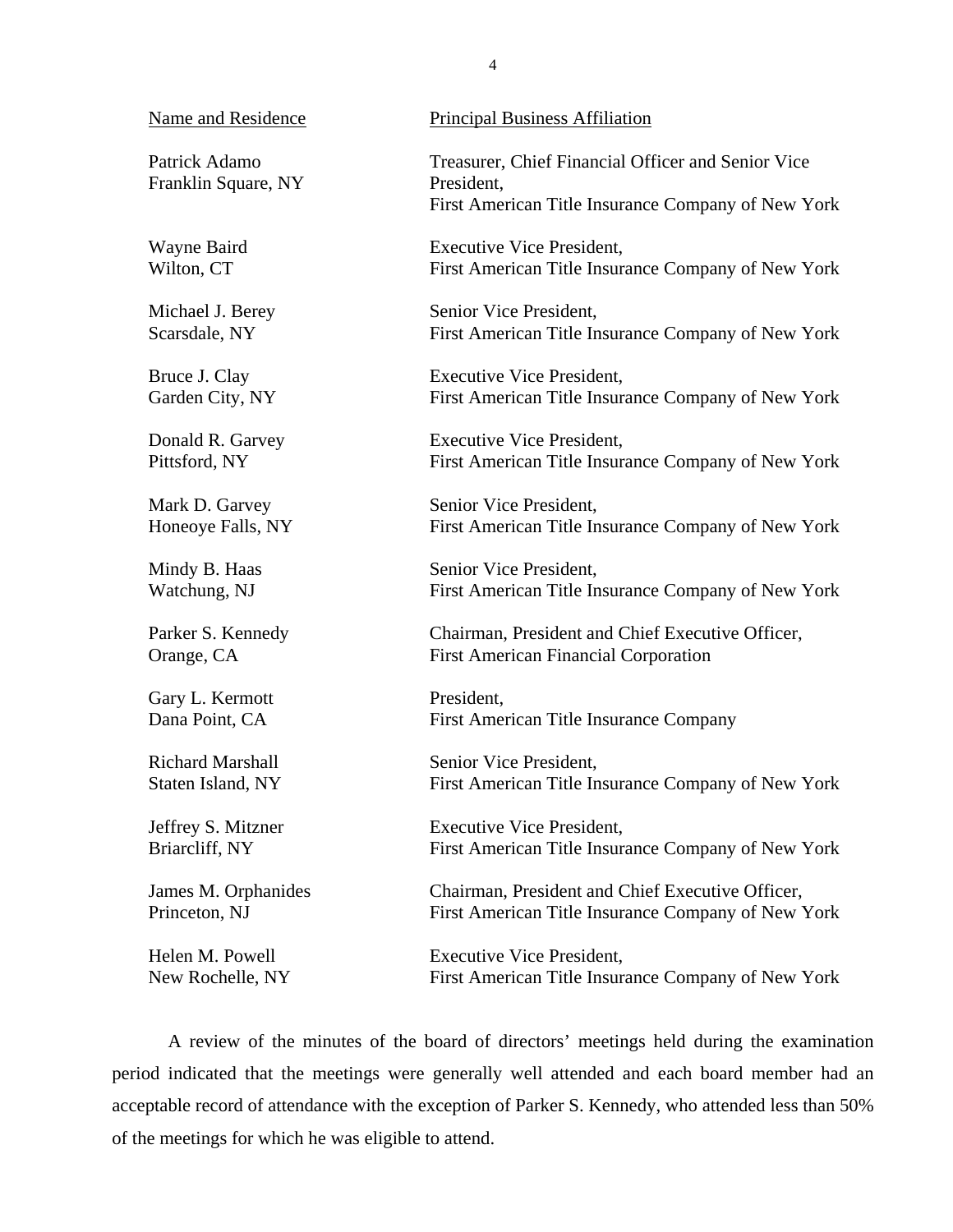Members of the board have a fiduciary responsibility and must evince an ongoing interest in the affairs of the insurer. It is essential that board members attend meetings consistently and set forth their views on relevant matters so that appropriate policy decisions may be reached by the board. Individuals who fail to attend at least one-half of the regular meetings do not fulfill such criteria.

It is recommended that board members who are unable or unwilling to attend meetings consistently should resign or be replaced.

As of December 31, 2005 the principal officers of the Company were as follows:

Name Title

James M. Orphanides President Margaret J. O'Brien Secretary Patrick Adamo Treasurer Martin I. Demsky Vice President

## 1. Conflict of Interest

The Company has a procedure to distribute conflict of interest questionnaires to its board of directors, executive officers and to all principal employees on a yearly basis. A review of the Company's records was made for the period covered by this examination. This review was confined to the board of directors listed in the annual statements covered by this examination period. However, the Company was unable to provide the conflict of interest questionnaires for the year ended December 31, 2005.

The Company has a procedure for disclosing to its board of directors any material interest or affiliation on the part of its directors, officers or employees, which is in or is likely to conflict with the official duties of such person. Although no potential conflicts were disclosed by any of the officers, directors or key employees, it was noted that the Company did not have any established procedures regarding what steps the board would take in the event that a potential conflict was disclosed by anyone.

The Company has a fiduciary responsibility to its policyholders to ensure that its directors, officers and employees do not use their official positions to promote some interest, which is distinct from that of the company.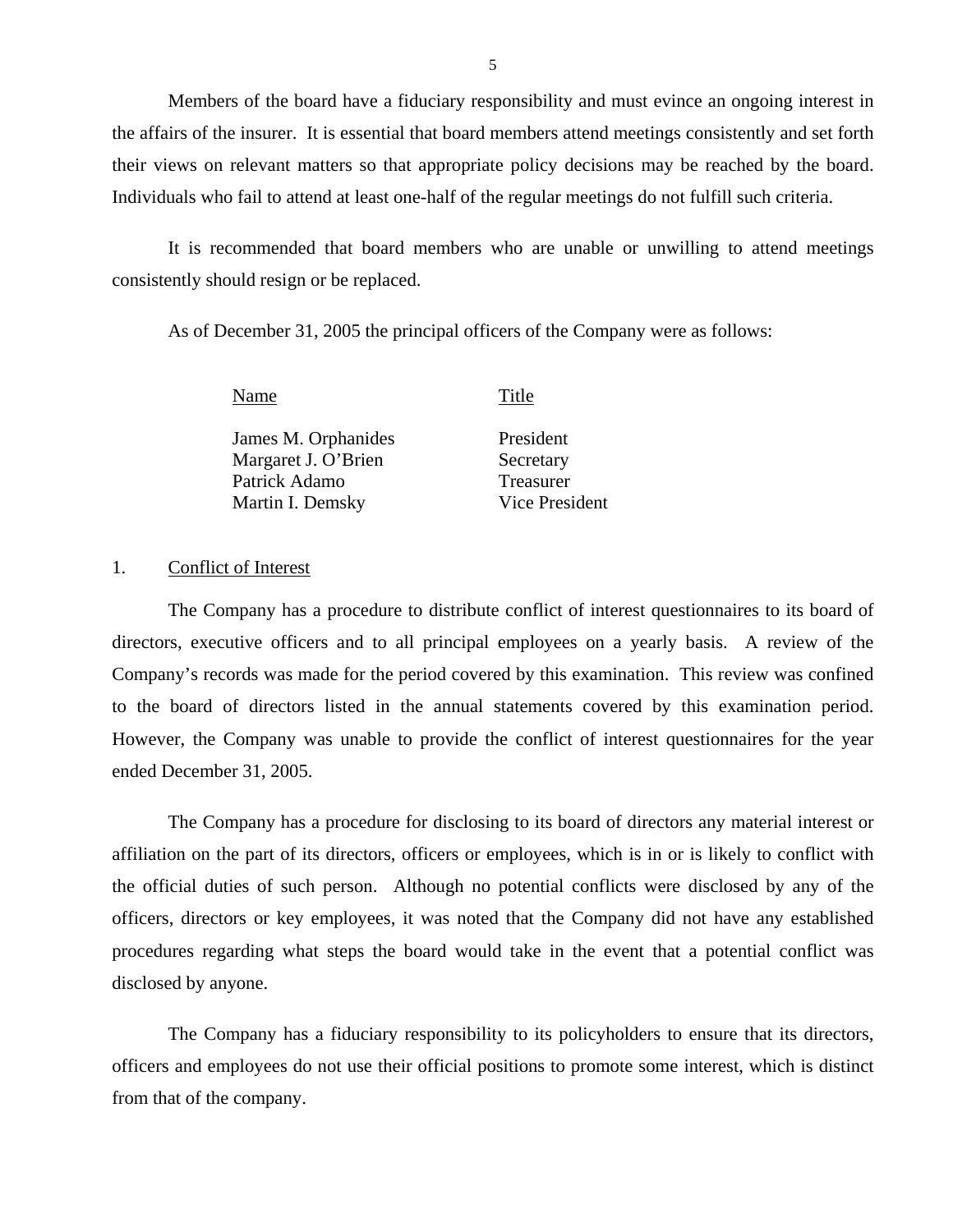It is recommended that the board of directors maintain complete minutes of its proceedings on such matters.

It is recommended that the Company exercise due care in obtaining and maintaining signed conflict of interest questionnaires from its board of directors, officers and key employees.

It is recommended that the Company establish procedures which would detail the actions that the board would take when a conflict has been disclosed.

## B. Territory and Plan of Operation

As of December 31, 2005, the Company was licensed to transact the business of title insurance, as defined in paragraph 18 of Section 1113(a) of the New York Insurance Law. Based upon the lines of business for which the Company is licensed, and the Company's current capital structure, and pursuant to the requirements of Article 64 of the New York Insurance Law, the Company is required to maintain a minimum surplus to policyholders in the amount of \$250,000. As of the examination date, the Company was licensed in Kansas, Michigan, New Hampshire, New York and Ohio. Although the Company is licensed to write business in other states, its premium writings are limited to the State of New York.

The following schedule shows the direct premiums written by the Company both in New York and in total for the period under examination:

## DIRECT PREMIUMS WRITTEN

| Calendar Year | New York State | <b>Total Premiums Written</b> | Premiums Written in New York as a<br>percentage of Total Premiums<br>Written |
|---------------|----------------|-------------------------------|------------------------------------------------------------------------------|
| 2001          | \$104,988,944  | \$104,988,944                 | 100.00%                                                                      |
| 2002          | \$150,068,696  | \$150,068,696                 | 100.00%                                                                      |
| 2003          | \$193,095,421  | \$193,095,421                 | 100.00%                                                                      |
| 2004          | \$226,306,113  | \$226,306,113                 | 100.00%                                                                      |
| 2005          | \$238,620,140  | \$238,620,140                 | 100.00%                                                                      |
|               |                |                               |                                                                              |

The Company is primarily engaged in the business of issuing title insurance policies and secondarily in performing other title-related services such as escrow, collection and trust activities in connection with real estate transactions. These services are provided through the Company's direct branch operations and independent agents who issue policies on behalf of the Company.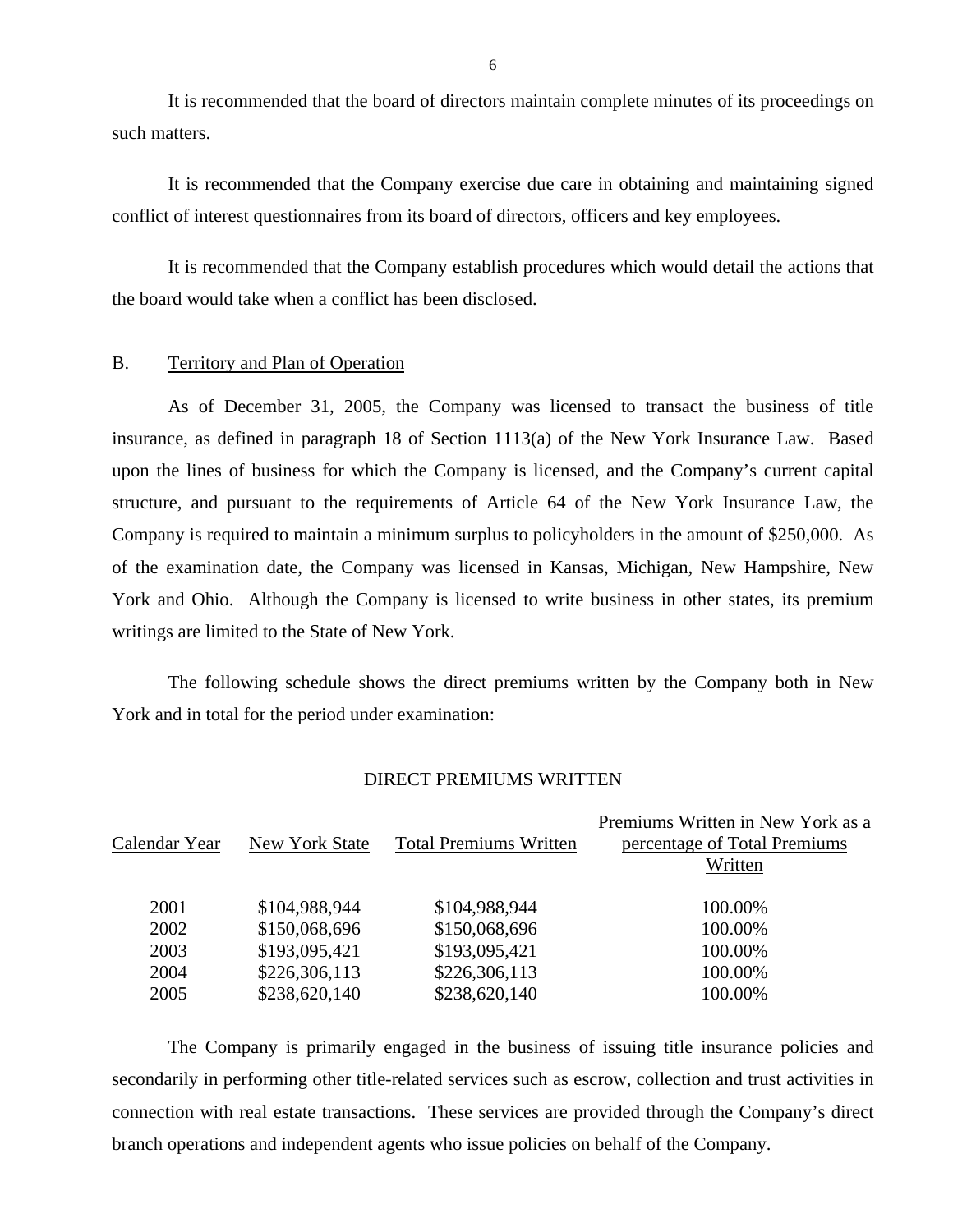<span id="page-8-0"></span>The Company utilizes direct, independent agents, and affiliated agents as distribution channels for its product offerings, with a share of direct premiums written of 33%, 62% and 5% respectively as of December 31, 2005.

During the period under examination, the Company maintained four branch offices located in New York at White Plains, Uniondale, Riverhead, and Manhattan, which provided all title services and operations. The Company's New York agency division is comprised of more than 400 agents, strategically located throughout the state.

## C. Reinsurance

Assumed reinsurance accounted for less than 1% of the Company's gross premium written at December 31, 2005. During the period covered by this examination, the Company's assumed reinsurance business has remained stable since the last examination and consists mainly of title insurance coverage assumed on an excess of loss basis, pursuant to the terms of treaty agreements with both authorized and unauthorized cedants.

Effective January 1, 2002, the Company entered into a treaty reinsurance agreement with an affiliate, First American Title Insurance Company of Kansas, Inc., whereby the Company assumes 100% of the contracted liability in excess of \$500,000 on each policy issued by First American Title Insurance Company of Kansas, Inc. through First American Title Kansas Agency, Inc.

Effective January 1, 2002, the Company entered into a treaty reinsurance agreement with an affiliate, First American Title Insurance Company of Kansas, Inc., whereby the Company assumes 100% of the contracted liability in excess of \$500,000 on each policy issued by First American Title Insurance Company of Kansas, Inc. through independent agents.

Effective January 1, 2002, the Company entered into a treaty reinsurance agreement with its immediate parent, First American Title Insurance Company, a California corporation, which provides for the automatic retrocession of the reinsurance risks assumed by the Company pursuant to the reinsurance agreement with First American Title Insurance Company of Kansas, Inc.

The Company utilizes reinsurance accounting as defined in the NAIC Accounting Practices and Procedures Manual Statements of Statutory Accounting Principle ("SSAP") No. 62 for all of its assumed reinsurance business.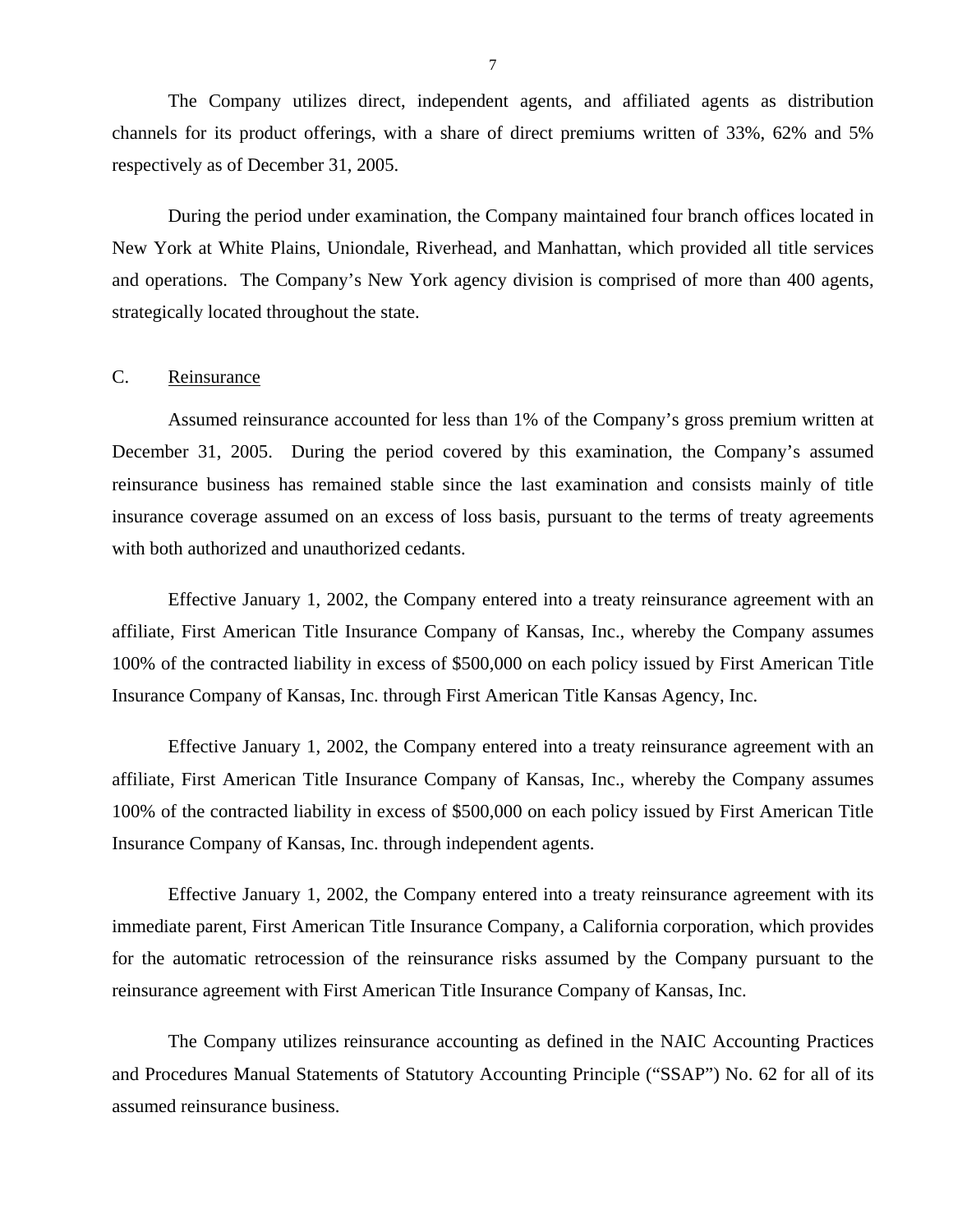<span id="page-9-0"></span>The Company employs the standard form American Land Title Association Facultative Reinsurance Agreement in ceding risks in excess of its primary retention of \$35,000,000 on a facultative basis.

The Company's maximum permissible retention on any one single risk as determined by this examination pursuant to Section 6403(c) of the New York Insurance Law is \$108,721,433. However, the Company voluntarily limits its retention on any one single risk to \$35,000,000. In addition, the Company reinsured certain risks with companies which were unauthorized in the State of New York. The Company did not require any deposits, funds withheld, or letters of credit from these unauthorized companies. The Company's maximum retention and amount of unauthorized reinsurance on any one single risk was within the limits prescribed by Section 6403(c) of the New York Insurance Law.

Reinsurance agreements with affiliates were reviewed for compliance with Article 15 of the New York Insurance Law. It was noted that all affiliated reinsurance agreements were filed with the Department pursuant to the provisions of Section 1505(d)(2) of the New York Insurance Law.

All ceded reinsurance agreements in effect as of the examination date were reviewed and found to contain the required clauses, including an insolvency clause meeting the requirements of Section 1308 of the New York Insurance Law.

Examination review of the Schedule F data reported by the Company in its filed annual statement was found to accurately reflect its reinsurance transactions. Additionally, management has represented that all material ceded reinsurance agreements transfer both underwriting and timing risk as set forth in SSAP No. 62. Representations were supported by appropriate risk transfer analyses and an attestation from the Company's chief executive officer pursuant to Department Circular Letter No. 8 (2005). Additionally, examination review indicated that the Company was not a party to any finite reinsurance agreements. All ceded reinsurance agreements were accounted for utilizing reinsurance accounting as set forth in paragraphs 25 and 26 of SSAP No. 62.

## D. Holding Company System

As of December 31, 2005, First American Financial Corporation is the ultimate parent in the holding company system. Members of the holding company system are detailed in Exhibit 1, appended to this report.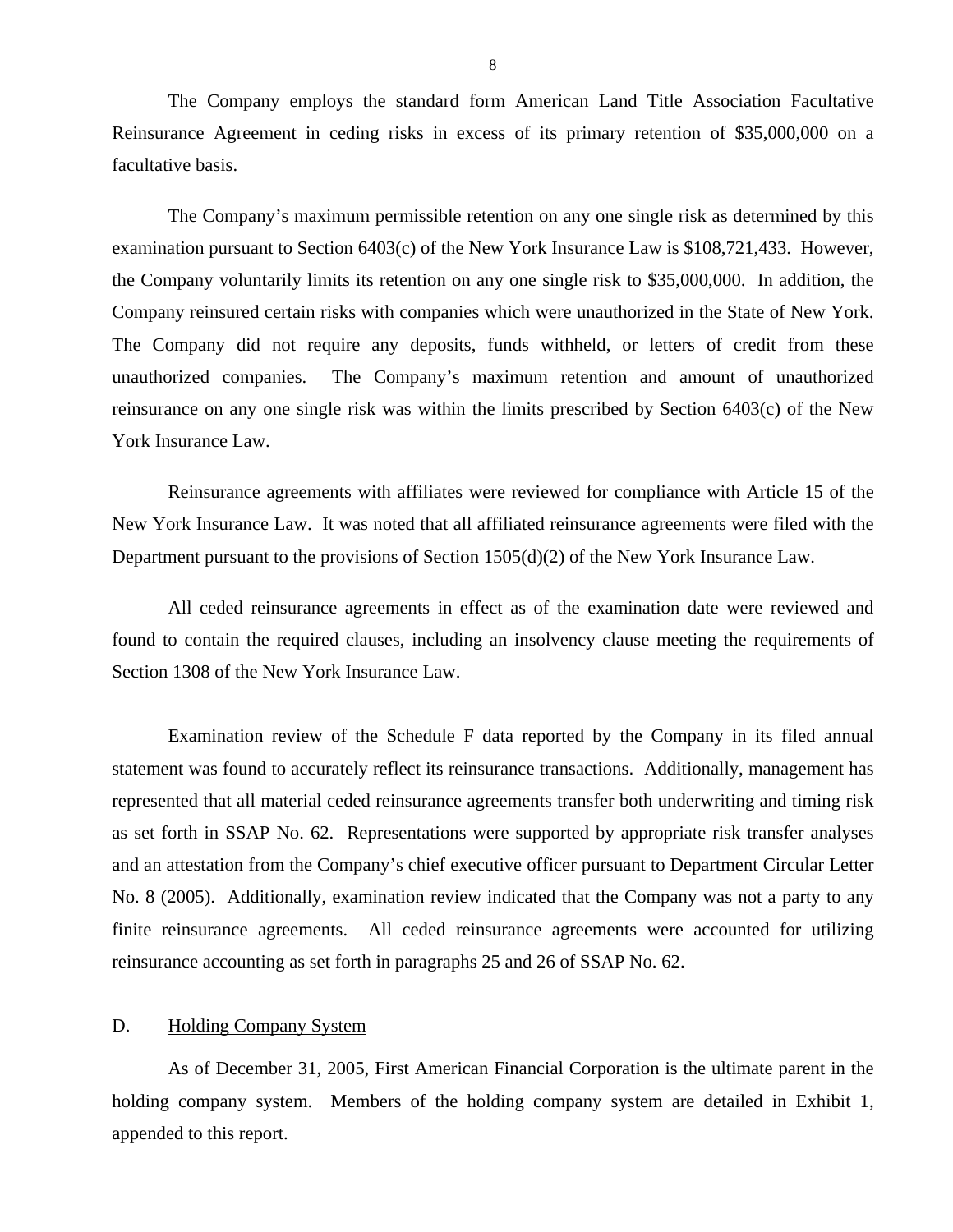First American Title Insurance Company of New York became a controlled insurer of First American Financial Corporation on October 31, 1972. The Company is a wholly owned subsidiary of First American Title Insurance Company, a California corporation, which is ultimately controlled by First American Financial Corporation.

A review of the holding company registration statements filed with this Department indicated that such filings were filed in a timely manner pursuant to Article 15 of the New York Insurance Law and Department Regulation 52.

At December 31, 2005, the Company was party to the following agreements with other members of its holding company system:

## 1. Tax Allocation Agreement

Effective December 15, 1994, the Company entered into a tax allocation agreement with its ultimate parent, First American Financial Corporation. The agreement was amended on January 1, 2003.

The tax allocation agreement complies with the guidelines set forth in Department's Circular Letter No. 33 (1979).

## 2. Cost Allocation Agreement

On January 1, 1997, the Company entered into a cost allocation agreement with its ultimate parent, First American Financial Corporation and immediate parent, First American Title Insurance Company, which was non-disapproved by the Department on June 25, 1998. Under the terms of the agreement, the parent companies will pay certain expenses on behalf of the Company and provide underwriting, claims and investment services. The costs or expenses for such services shall be allocated to the Company pursuant to a method which equitably reflects the actual cost to such party involved and consistent with the requirements of Department Regulation No. 30.

## 3. Sharing Agreement

On November 30, 2005, the Company entered into a sharing agreement with its whollyowned subsidiary and affiliate, Public Abstract Corporation ("PAC"), which was non-disapproved by the Department on November 17, 2005 pursuant to Section 1505(d) of the New York Insurance Law.

9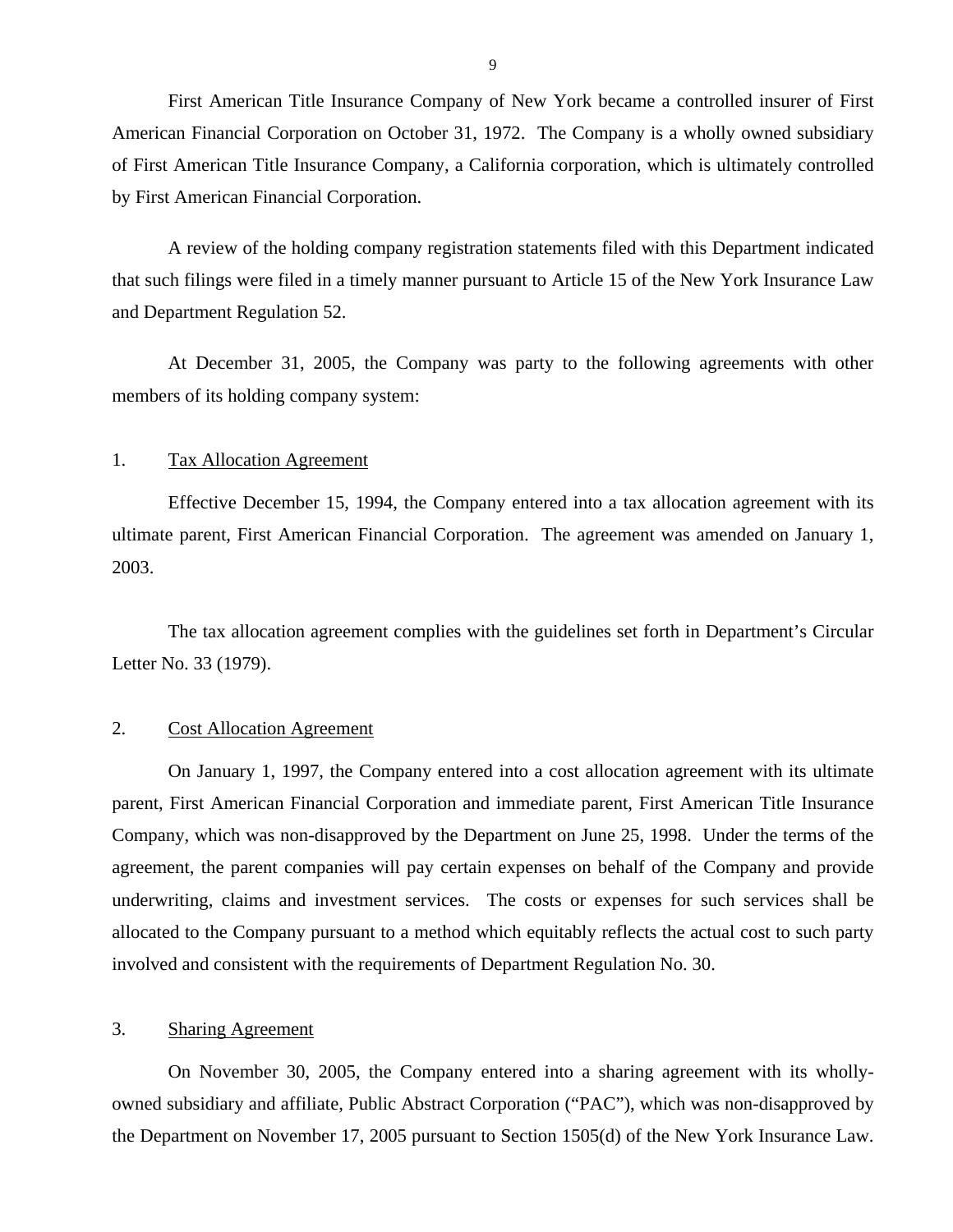<span id="page-11-0"></span>Under the terms of the agreement, the Company agrees to provide PAC with human resources, accounting and other administrative services. The costs and expenses for such services shall be allocated to PAC pursuant to a method which equitably reflects the actual cost to such party involved and consistent with the requirements of Department Regulation No. 30.

## E. Abandoned Property Law

Section 1317 of the New York State Abandoned Property Law provides that any amount held or owing by a domestic or foreign title insurer or by an agent or representative of such insurer as a security deposit, relating to the transfer or refinancing of real property located in this state, made as an inducement to issue a title insurance policy shall be deemed to be abandoned property if unclaimed as of December thirty-first in any year for three years from the date of deposit, unless there has been written communication from the depositor or other person entitled thereto to the insurer to its agent or representative within said three-year period. Such abandoned property shall be paid and delivered to the comptroller within the first ten days of March in each year, together with a report of said property, including a listing of depositors and lien-holders. Such filing is required of all insurers regardless of whether or not they have any abandoned property to report.

The Company's abandoned property reports for the period covered by this examination were all filed on a timely basis pursuant to the provisions of Section 1317 of the New York State Abandoned Property Law.

## F. Segregated Funds Held for Others

At December 31, 2005, the Company reported \$405,272,303 as custodial funds set aside in special accounts and excluded from the Company's assets and liabilities. The Company maintains such funds in cash and other cash equivalents.

A detailed review was made of the underlying escrow deposit agreements to ascertain if the company was fulfilling its contractual obligations. Escrow funds are taken by the Company at title closing whenever there are unpaid or accrued amounts such as real estate taxes, franchise taxes, judgments or liens against the insured property. The Company has demonstrated that escrow funds are under constant review for settlement and disposal of objections cited in the title report. It appears that the Company is appropriately refunding balances after the title objections, for which the escrow was originally taken, were satisfied in a timely and efficient manner.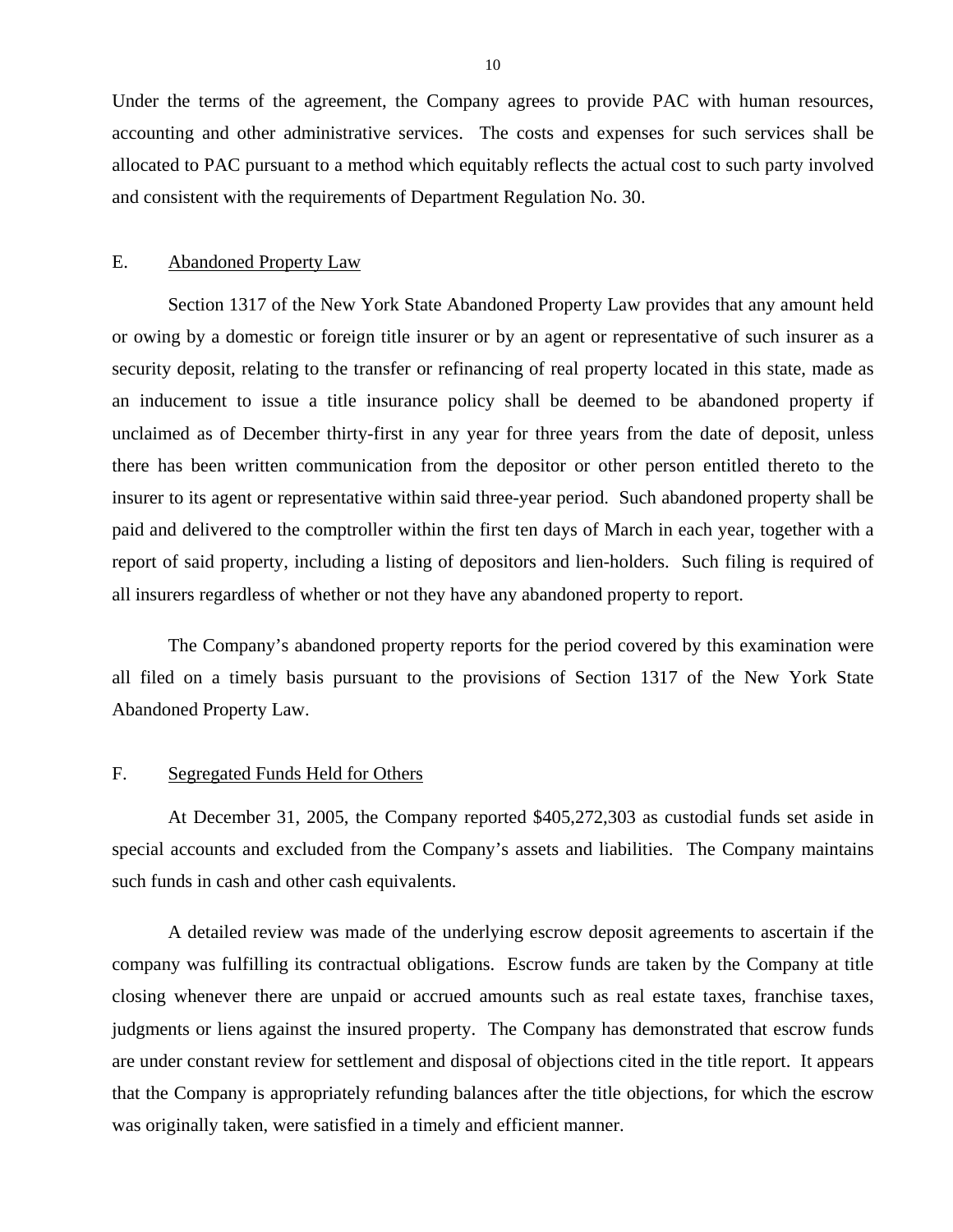## G. Significant Operating Ratios

The operating ratios presented below are on an earned/incurred basis and encompass the fiveyear period covered by this examination:

|                                              | Amounts       | Ratios  |
|----------------------------------------------|---------------|---------|
| Losses incurred and loss adjustment expenses |               |         |
| incurred                                     | \$31,207,231  | 3.15%   |
| Operating expenses incurred                  | 954,903,336   | 96.35   |
| Net operating gain                           | 4,962,066     | 0.50    |
| Premiums and fees earned                     | \$991,072,633 | 100.00% |

## H. Accounts and Records

The examiners noted the following deficiencies in the Company's system of account and records and annual statement reporting:

## 1. Title Insurance Premiums and Fees

During the period under examination, the examiners noted that the Company did not book premiums due from agents until the premiums were actually remitted by the agents. Pursuant to Section 6404(b) of the New York Insurance Law, premiums and fees due are required to be reported as follows:

"The superintendent shall allow as admitted assets premiums and fees for title examination and insurance and for abstracts and searches, not more than ninety days past due. Such premiums and fees shall be deemed to be due when the services for which such premium and fees are chargeable shall have been performed, except that with respect to abstracts and searches, not later than the closing of the transaction for which the services were rendered, and with respect to examination on a closed title basis premiums and fees shall be deemed due when title is closed."

Although the agency agreements require remittances of premiums on a monthly basis, a review of the agents' statements revealed that some premiums and fees were not remitted until several months after the transaction has closed. As a result, the Company was unable to provide the examiners with a listing of uncollected premiums due from agents pursuant to Section 6404(b) of the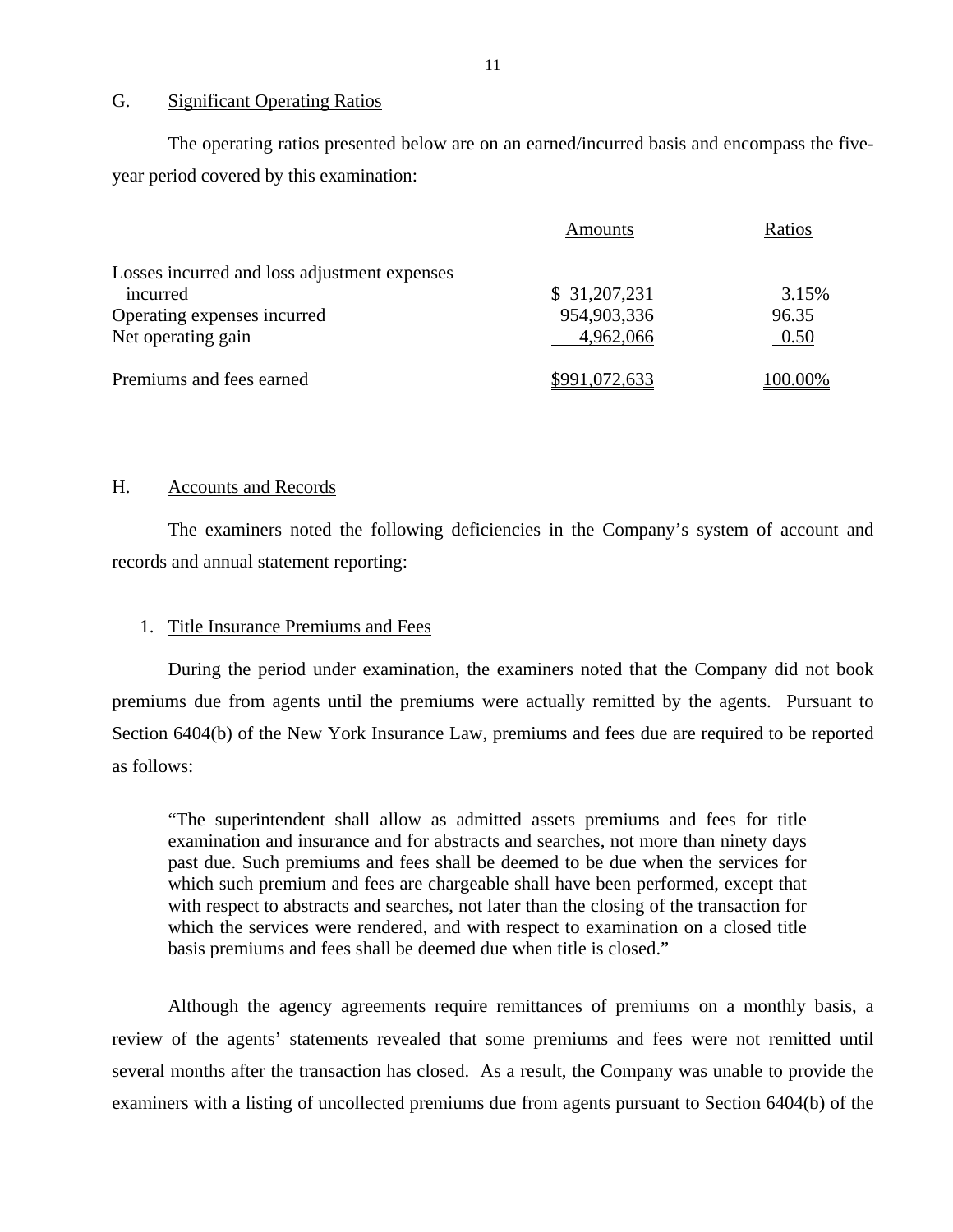New York Insurance Law. In addition, the Company did not maintain an aged listing of uncollected premiums pursuant to Section 6404(b) of the New York Insurance Law.

It is recommended that the Company record premiums and fees when due and maintain an aged listing of uncollected premiums pursuant to the provisions of Section 6404(b) of the New York Insurance Law.

## 2. Agency Agreements

Agency agreements and audit reports of agents transacting title insurance business on behalf of the Company in New York State were reviewed to determine whether the Company ensured adherence to the provisions of the agency agreements. The following exceptions were noted:

- (i) The audit reports revealed that some agents failed to maintain escrow accounts in accordance with the terms of the agency agreements.
- (ii) In some instances, escrow deposits held by the agents on behalf of the Company were commingled.
- (iii) Some agents regularly disregard a clause in the agreement requiring remittances of premiums on a monthly basis.

It is recommended that the Company adhere strictly to the provisions of the agreements with its agents, with regards to the maintenance of escrow accounts which are separate from the agents' other operating accounts and other title insurers escrow accounts.

It is recommended that the Company seek to obtain timely remittances of escrow deposits and premiums from its agents.

#### 3. Policy Number Control Log

The Company maintains a policy number control log, to keep a record of the policy numbers issued to their agents. Generally, policy numbers are issued in sequential order and distributed to the agents based upon past activity in pre-numbered policy jackets. An inspection of the policy number control log for the examination period revealed that in numerous instances there was no indication that policy numbers assigned to agents had been used. It was also noted that in many instances when additional policy numbers were assigned to agents, there were no policy number reconciliations performed to ensure that all previously issued policy numbers had been exhausted.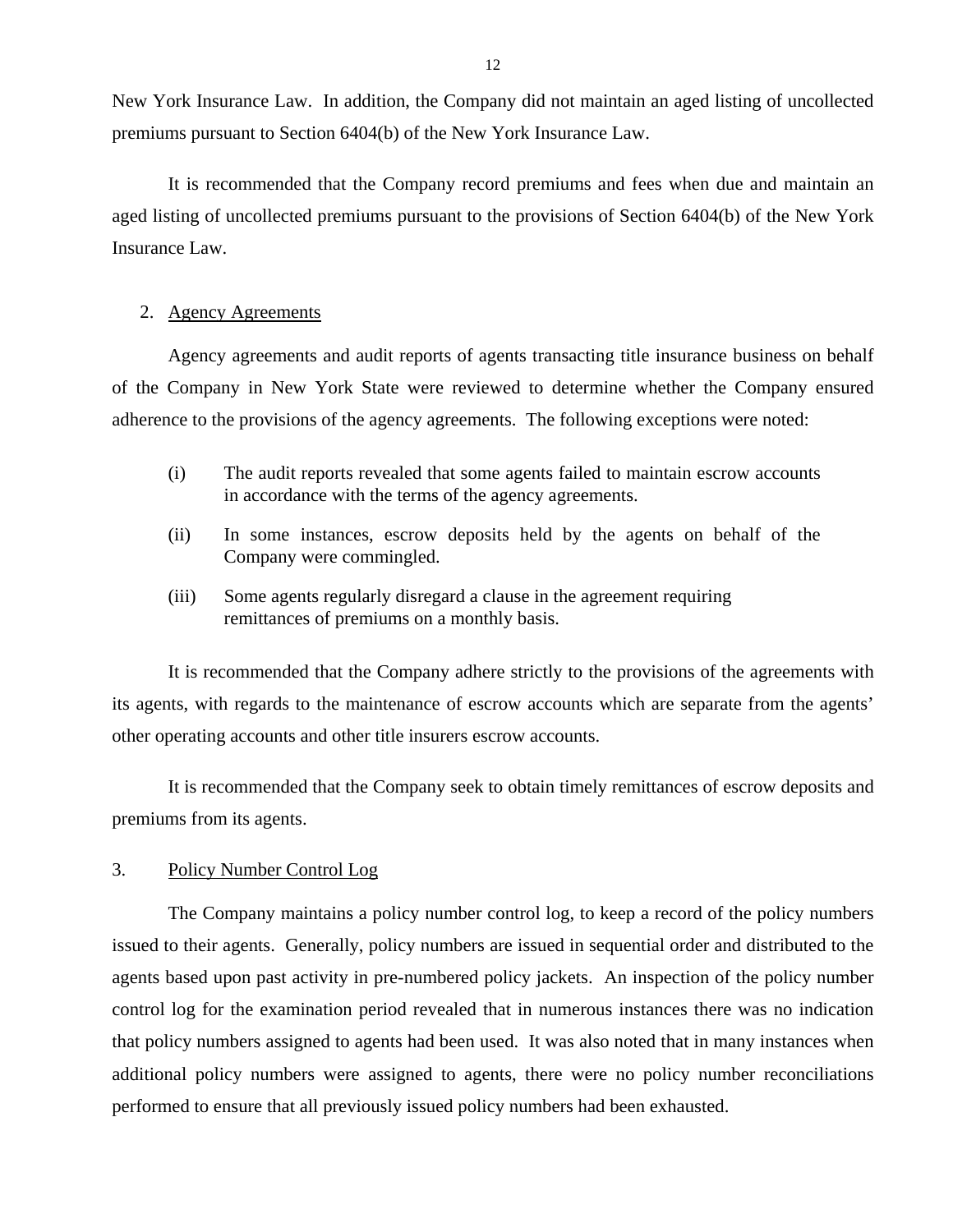This situation was brought to the Company's attention. However, no documentation was provided to indicate that the Company performed a reconciliation of the agents' issued and unused policy numbers. The Company indicated that they could determine if the agent used all the issued policy numbers during the agents' audit, and if any numbers were missing they could be detected at the time of audit. The examiner noted that during the review of the Company's agents' audit reports, there were no instances where the Company's internal auditors performed a reconciliation of the agents' issued and unused policy numbers.

It is recommended that the Company implement better internal controls in assigning policy numbers to their agents and their branch offices.

It is recommended that the Company perform a reconciliation of the agents' issued and unused policy numbers prior to issuing new policy numbers, this will help to minimize the internal control deficiencies in accounting for missing policy numbers.

#### 4. Contract with Certified Public Accountant ("CPA")

The review of the contractual agreements between the Company and its independent auditor during the examination period, revealed that they did not contain certain provisions required by Section 89.2 of Department Regulation 118 as follows:

- a) on or before May  $31<sup>st</sup>$ , the CPA shall provide an audited financial statement of such insurer and of any subsidiary required by Section 307 (b)(1) of the Insurance Law together with an opinion on the financial statements of such insurer and any such subsidiary for the prior calendar year and an evaluation of the insurer's and any such subsidiary's accounting procedures and internal control systems as are necessary to the furnishing of the opinion;
- b) any determination by the CPA that the insurer has materially misstated its financial condition as reported to the superintendent or that the insurer does not meet minimum capital or surplus to policyholder requirements set forth in the Insurance Law shall be given by the CPA, in writing, to the superintendent within 15 calendar days following such determination; and
- c) the workpapers and any communications between the CPA and the insurer relating to the audit of the insurer shall be made available for review by the superintendent at the offices of the insurer, at the Insurance Department or at any other reasonable place designated by the superintendent. The CPA must retain for review such workpapers and communications in accordance with the provisions of Part 243 of this Title (Regulation 152). More specifically, such workpapers and communications must be retained by the CPA for the period specified in sections 243.2 (b)(7) and (c) of this Title.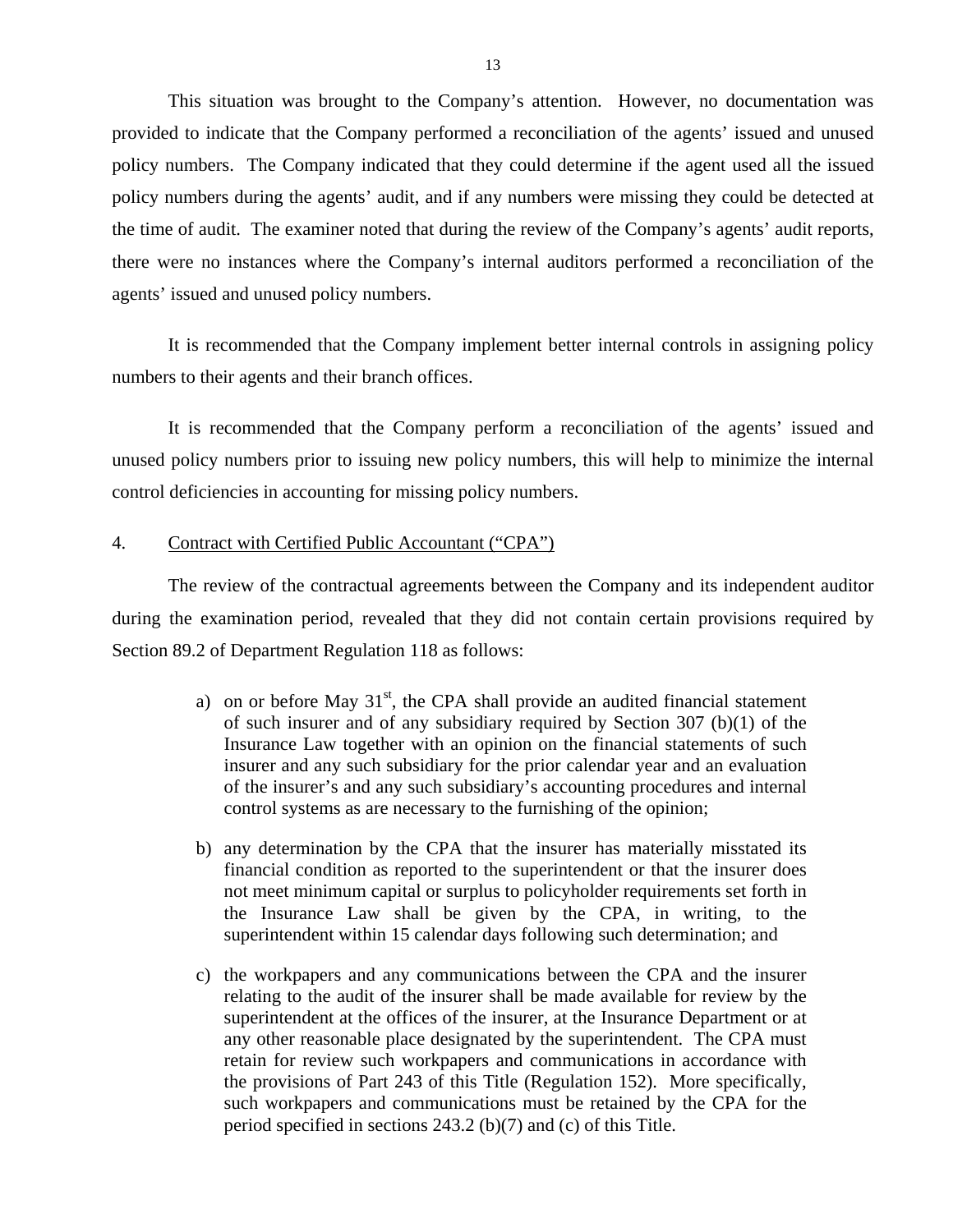It is recommended that the Company comply with the provisions of Section 307 (b) of the New York Insurance Law and Department Regulation 118 with respect to its written engagement contracts with its CPA.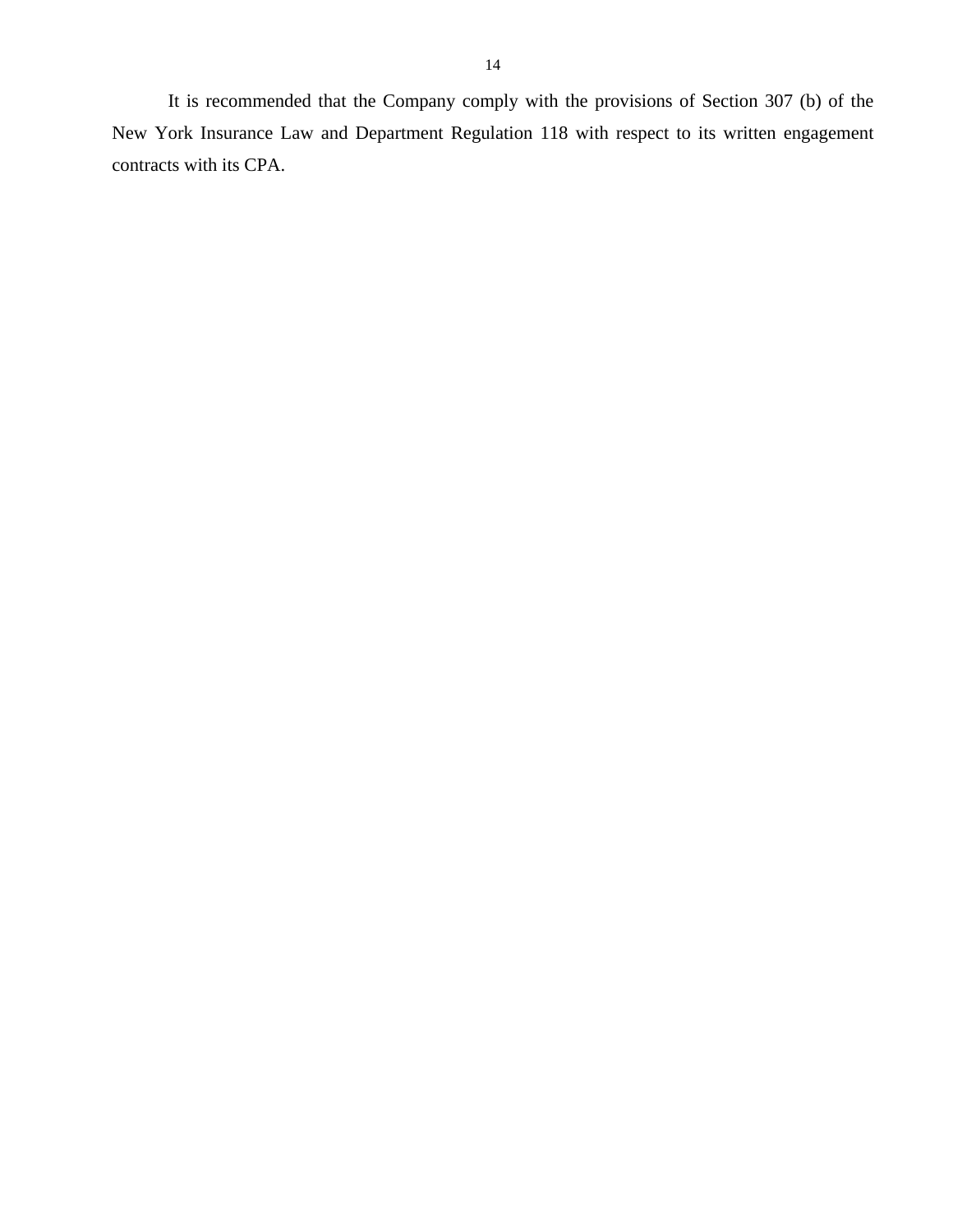## **3. FINANCIAL STATEMENTS**

## A. Balance Sheet

The following shows the assets, liabilities and surplus as regards policyholders as of December 31, 2005 as determined by this examination. This statement is the same as the balance sheet filed by the Company.

| Assets                                               | Assets               | Non-Admitted<br><b>Assets</b> | Net Admitted<br>Assets |
|------------------------------------------------------|----------------------|-------------------------------|------------------------|
| <b>Bonds</b>                                         | \$52,653,620         |                               | \$52,653,620           |
| Common stocks                                        | 18,357,629           | \$5,326,462                   | 13,031,167             |
| Mortgage loans on real estate first liens            | 344,863              |                               | 344,863                |
| Real estate                                          | 7,255,531            | 7,255,531                     | 0                      |
| Cash and short-term investments                      | 74,658,551           |                               | 74,658,551             |
| Other invested assets                                | 1,596,270            | 1,596,270                     | $\theta$               |
| Investment income due and accrued                    | 616,006              |                               | 616,006                |
| Uncollected premiums and agents' balances in course  |                      |                               |                        |
| of collection                                        | 3,593,092            |                               | 3,593,092              |
| Net deferred tax asset                               | 8,523,192            | 6,916,005                     | 1,607,187              |
| Electronic data processing equipment and software    | 567,792              |                               | 567,792                |
| Furniture and equipment, including health care       |                      |                               |                        |
| delivery assets                                      | 2,448,906            | 2,448,906                     | $\Omega$               |
| Receivables from parent, subsidiaries and affiliates | 8,553,562            | 6,206,628                     | 2,346,934              |
| Notes on premium                                     | 853,809              |                               | 853,809                |
| Deposits and prepaids                                | 952,267              | 467,336                       | 484,931                |
| Total assets                                         | <u>\$180,975,090</u> | \$30,217,138                  | \$150,757,952          |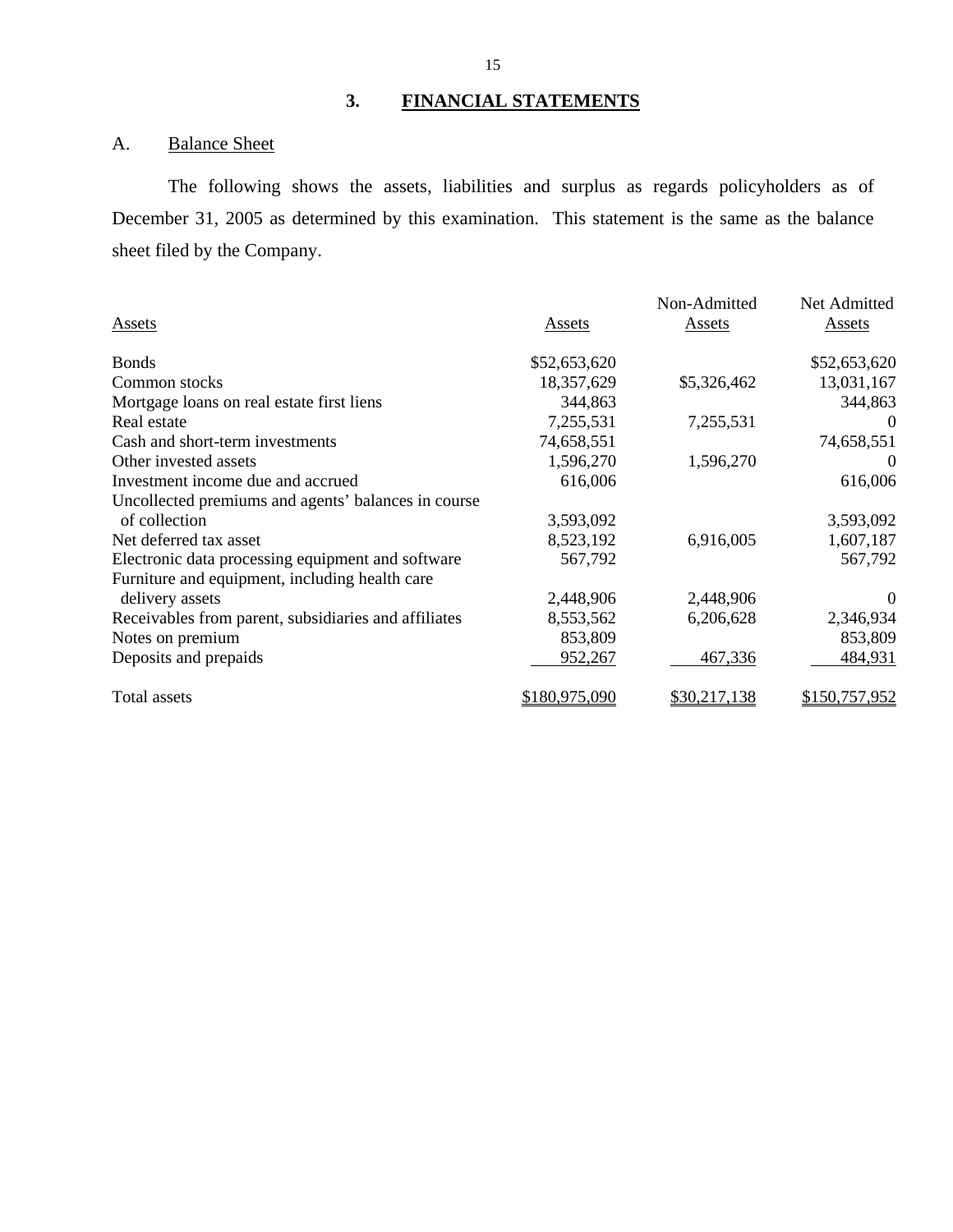## Liabilities

| Losses                                     | \$10,182,987    |
|--------------------------------------------|-----------------|
| Statutory premium reserve                  | 37,170,475      |
| Other expenses                             | 25,075,466      |
| Taxes, licenses and fees                   | 557,686         |
| Current federal and foreign income taxes   | 2,101,364       |
| Notes payable                              | 4,119,016       |
| Total liabilities                          | \$79,206,994    |
| Surplus and Other Funds                    |                 |
| Common capital stock                       | 1,000,000<br>S. |
| Gross paid-in and contributed surplus      | 77,619,615      |
| Unassigned funds (surplus)                 | (7,068,657)     |
| Surplus as regards policyholders           | 71,550,958      |
| Total liabilities, surplus and other funds | \$150,757,952   |

NOTE: The Internal Revenue Service has completed its audits of the consolidated federal income tax returns filed on behalf of the Company through tax year 2004. All material adjustments, if any, made subsequent to the date of examination and arising from said audits, are reflected in the financial statements included in this report. The Internal Revenue Service has not yet begun to audit federal income tax returns covering tax year 2005. The examiner is unaware of any potential exposure of the Company to any tax assessment and no liability has been established herein relative to such contingency.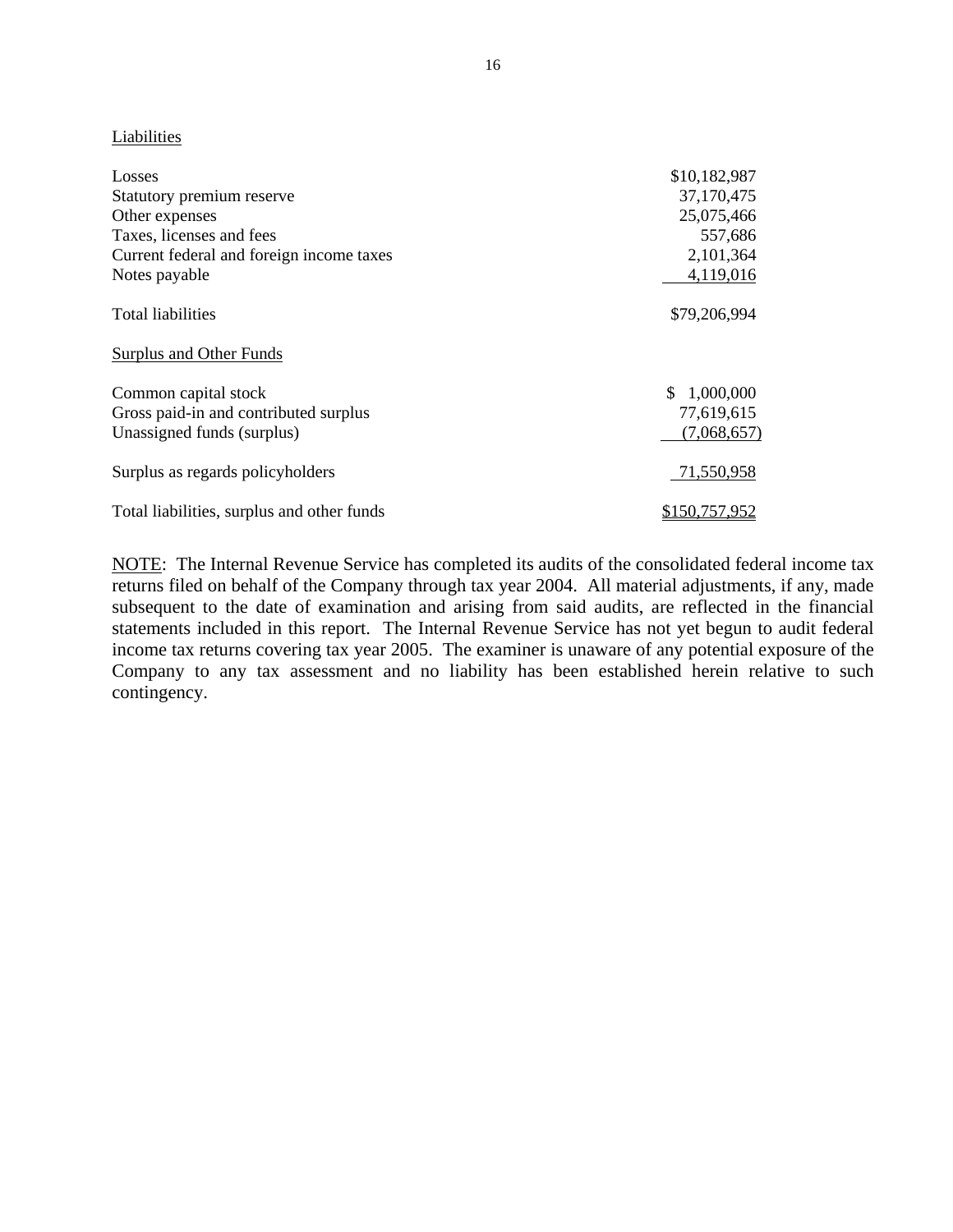B. Operations and Investment Exhibit

Surplus as regards policyholders increased \$32,607,349 during the five-year examination period January 1, 2001, through December 31, 2005 detailed as follows:

## Statement of Income

| <b>Operating Income</b>                                                                                                  |                             |               |
|--------------------------------------------------------------------------------------------------------------------------|-----------------------------|---------------|
| Premiums and fees earned                                                                                                 |                             | \$991,072,633 |
| Deductions:<br>Losses and loss adjustment expenses incurred<br>Operating expenses incurred<br>Total operating deductions | \$31,207,231<br>954,903,335 | 986,110,566   |
| Net operating gain or (loss)                                                                                             |                             | \$4,962,067   |
| <b>Investment Income</b>                                                                                                 |                             |               |
| Net investment income earned<br>Net realized capital gains or (losses)                                                   | \$16,354,214<br>8,055,320   |               |
| Net investment gain or (loss)                                                                                            |                             | 24,409,534    |
| Net income after capital gains tax and before all federal<br>income taxes                                                |                             | \$29,371,601  |
| Federal and foreign income taxes incurred                                                                                |                             | 9,478,313     |
| Net income                                                                                                               |                             | \$19,893,288  |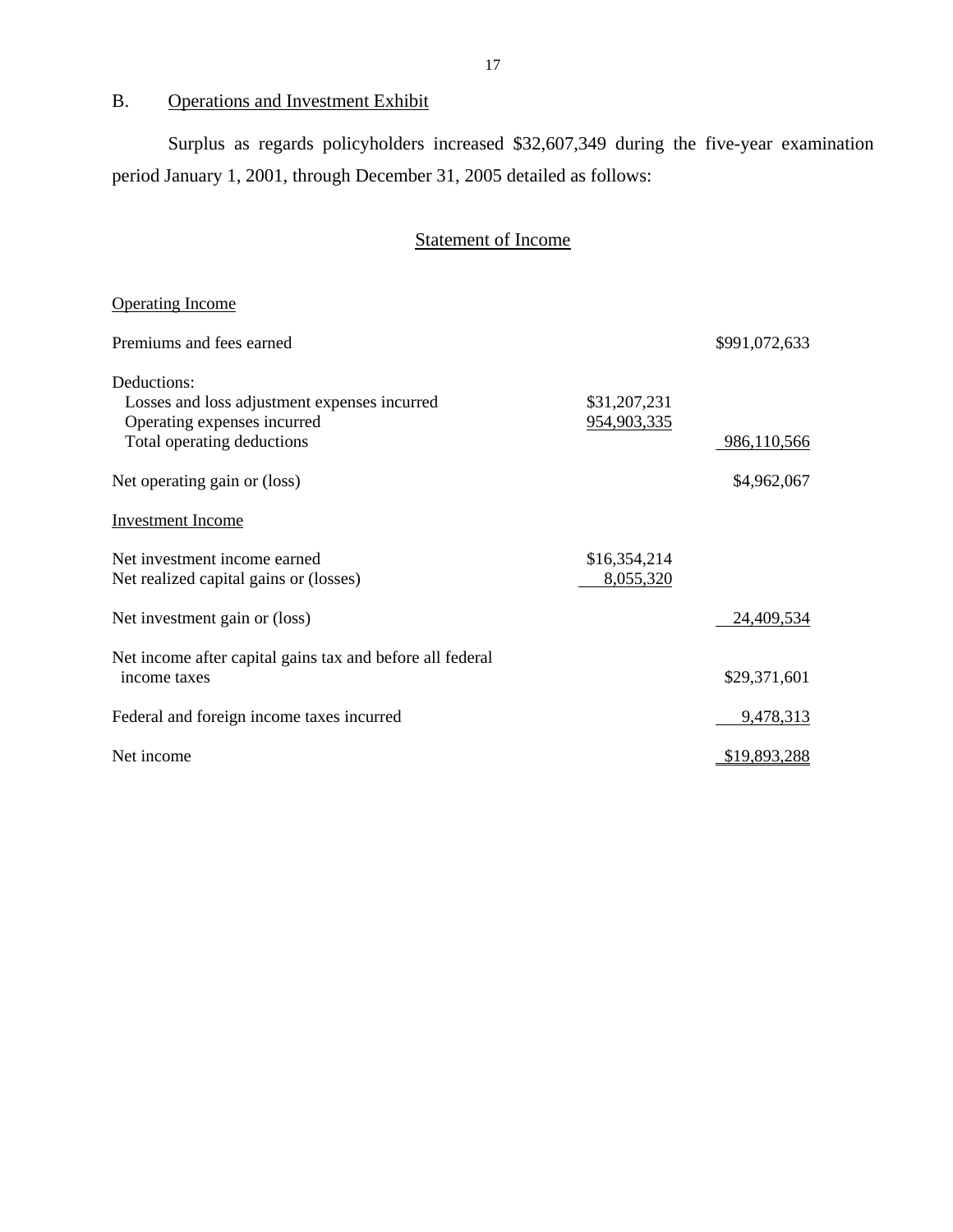#### C. Capital and Surplus Account

| Surplus as regards policyholders per report |
|---------------------------------------------|
| on examination as of December 31, 2000      |

\$38, 943, 609

|                                             | Gains in<br><b>Surplus</b> | Losses in<br><b>Surplus</b> |              |
|---------------------------------------------|----------------------------|-----------------------------|--------------|
| Net income or (loss)                        | \$19,893,288               |                             |              |
| Net unrealized capital gains or (losses)    |                            | \$7,611,492                 |              |
| Change in deferred income tax               | 8,523,192                  |                             |              |
| Change in non-admitted assets               |                            | \$8,790,203                 |              |
| Paid in capital                             | 29,349,467                 |                             |              |
| Non-admitted real estate                    |                            | 7,766,409                   |              |
| Prior period adjustment                     |                            | 990,494                     |              |
| Total gains and losses                      | \$57,765,947               | \$25,158,598                |              |
| Net increase (decrease) in surplus          |                            |                             | 32,607,349   |
| Surplus as regards policyholders per report |                            |                             |              |
| on examination as of December 31, 2004      |                            |                             | \$71,550,958 |

## **4. KNOWN CLAIMS RESERVE**

The examination liability of \$10,182,987 is the same as the amount reported by the Company as of December 31, 2005. The examination analysis was conducted in accordance with generally accepted actuarial principles and practices and was based on statistical information contained in the Company's internal records and in its filed annual statement.

## **5. STATUTORY PREMIUM RESERVE**

The examination reserve of \$37,170,475 is the same as the amount reported by the Company as of December 31, 2005. The reserve was calculated based on a formula pursuant to Section 6405(a) of the New York Insurance Law, which includes a provision for the application of a dollar amount for each policy written and a percentage amount of the face amount of each policy.

The Company was in compliance with Section 6405(c) of the New York Insurance Law with regard to the amount of admitted assets being maintained separately as a segregated reserve fund.

Losses in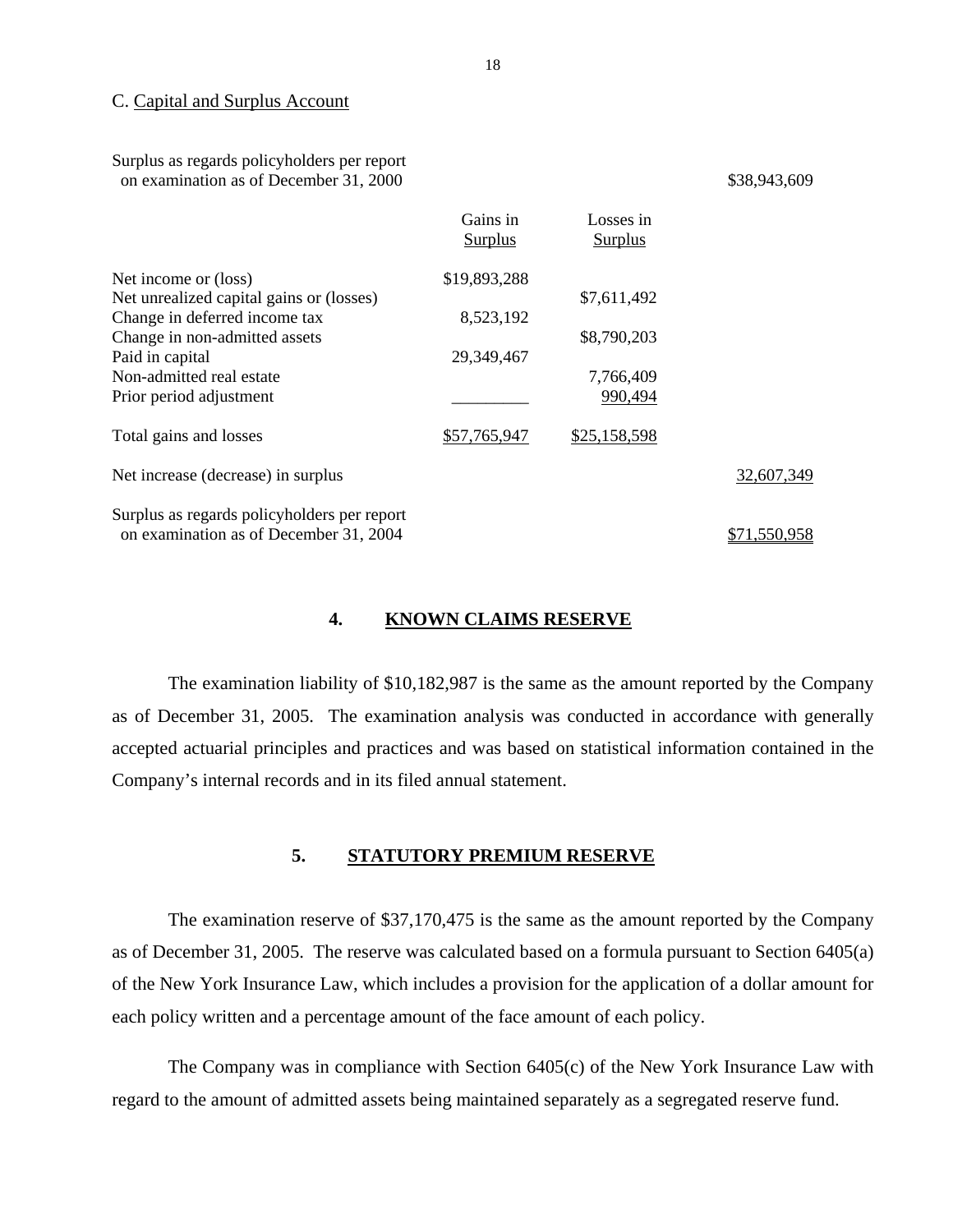## **6. MARKET CONDUCT ACTIVITIES**

<span id="page-20-0"></span>In the course of this examination, a review was made of the manner in which the Company conducts its business and fulfills its contractual obligations to policyholders and claimants. The review was general in nature and is not to be construed to encompass the more precise scope of a market conduct investigation, which is the responsibility of the Market Conduct Unit of the Property Bureau of this Department.

The general review was directed at practices of the Company in the following areas:

- A. Sales and advertising
- B. Underwriting
- C. Rating
- D. Claims and complaint handling

No problems were encountered.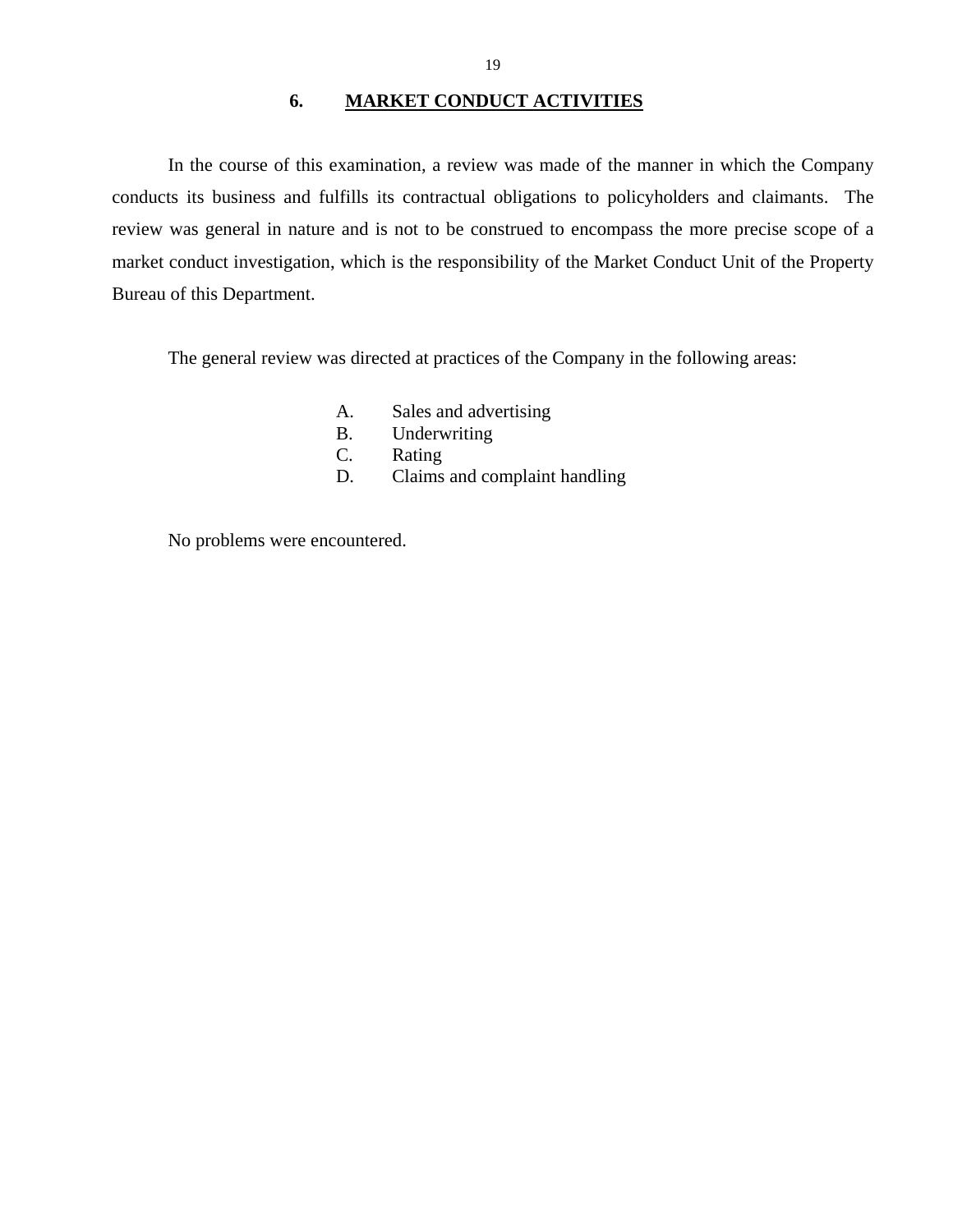<span id="page-21-0"></span>The prior report on examination contained 10 recommendations as follows (item letters and page numbers refer to that of the prior report):

## ITEM PAGE NO.

A. It is recommended that the Company comply with their cost allocation 8 agreement and Section 1505(a) (3) of the New York Insurance Law.

The Company has complied with this recommendation.

It should also be pointed out that the Company's failure to settle its balances 8 with its parent in fact constitutes an interest free loan to its parent. It is recommended that the Company collect any and all interest due it from its parent as a result of this loan.

The Company has complied with this recommendation.

B. Loans made by the Company to its parent relative to the acquisition of real 8 estate appear to be a violation of Section 1505(c) of the New York Insurance Law.

The Company has complied with this recommendation.

C. The Company did not receive the approval required by Section  $1404(a)$  (5) 9 (B) (v) when acquiring its home office real estate.

The Company has complied with this recommendation.

D. It is recommended that FATICONY submit a completed lease agreement for 9 the Superintendent's approval in order to comply with Section 1505(d) of the New York Insurance Law.

The Company has complied with this recommendation.

E. It is recommended that the Company comply with Circular Letter 33 (1975) 10 and Circular Letter 15 (1979). It is also recommended that the Company's parent settle its federal income tax balances due to its affiliates in a timely manner.

The Company has complied with this recommendation.

F. It is again recommended that the Company implement the following 12 concerning its title insurance premiums and fees, and other fees receivable, pursuant to the provisions of Section 6404(b) of the New York Insurance Law: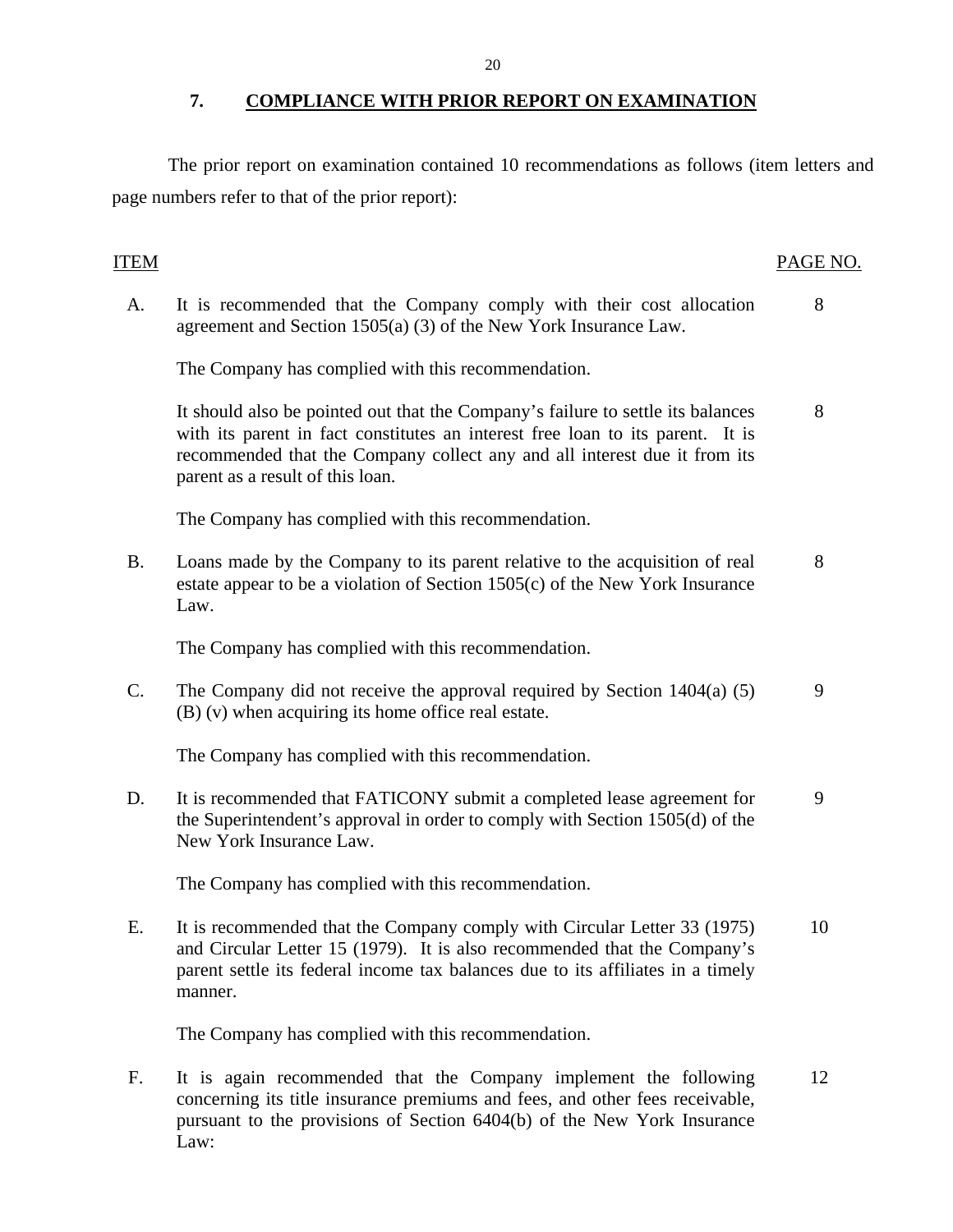- (i) Record premiums and fees when due.
- (ii) Maintain an aged listing of uncollected premiums.

The Company has not complied with this recommendation. A similar comment is made in this report.

- G. It is again recommended that the Company implement the following 13 concerning its agency agreements:
	- (i) Adhere strictly to the standard provision of the agreements with its agents, with regards to the maintenance of escrow accounts which are separate from the agents other operating accounts and other title insurers' escrow.
	- (ii) Seek to obtain timely remittances of escrow deposits and premiums from its agents.

The Company has not complied with this recommendation. A similar comment is made in this report.

- H. It is again recommended that the Company implement the following 14 concerning its issuance of policy numbers:
	- (i) Incorporate better internal control in assigning policy numbers to their agents and their branch offices.
	- (ii) Perform a reconciliation of the agents' issued and unused policy numbers prior to issuing new policy numbers this will help minimize the internal control deficiencies in accounting for missing policy numbers.

The Company has not complied with this recommendation. A similar comment is made in this report.

I. The Company should immediately submit all documentation regarding its 19 real estate acquisition to the Department for review.

The Company has complied with this recommendation.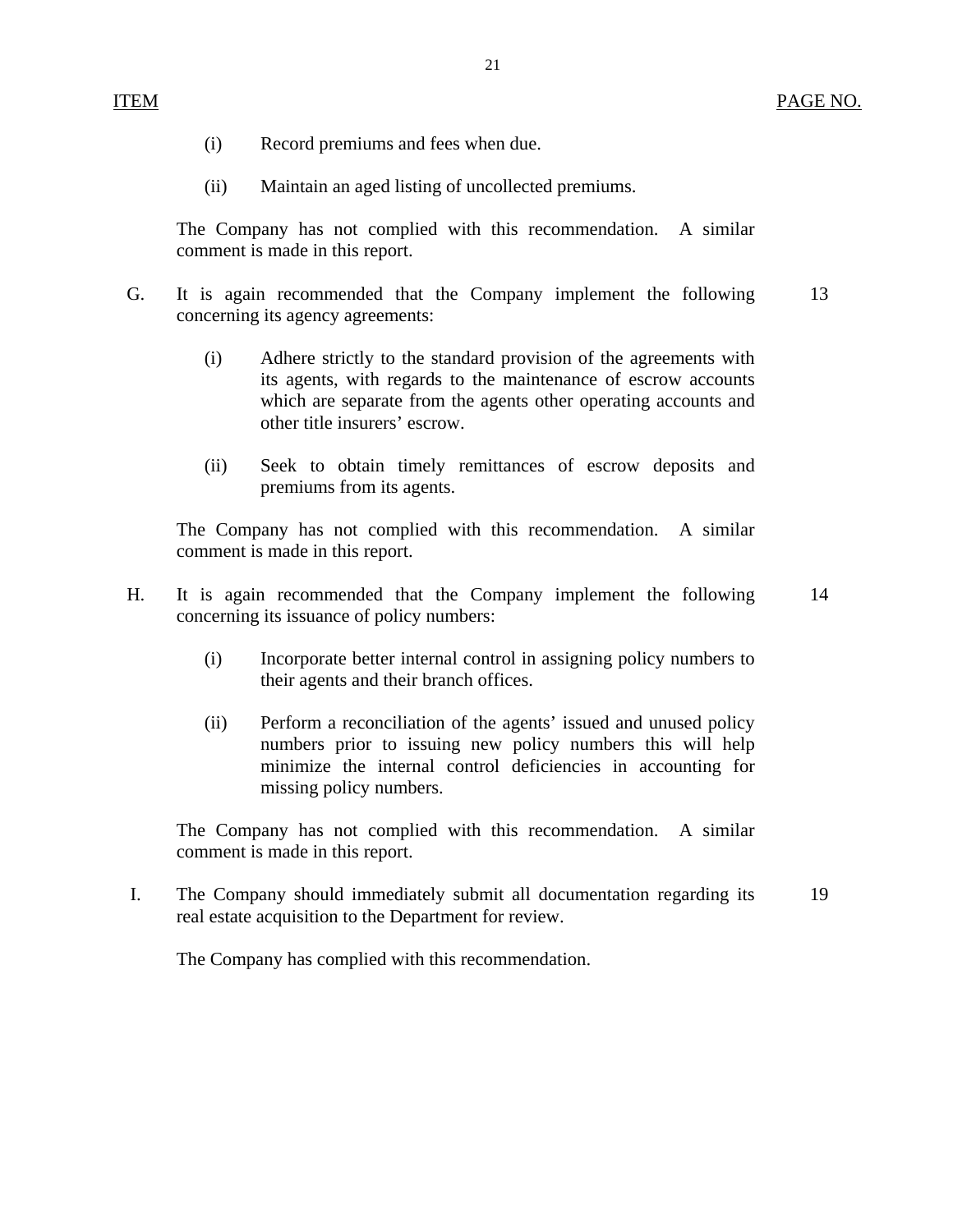## **8. SUMMARY OF COMMENTS AND RECOMMENDATIONS**

## <span id="page-23-0"></span>ITEM PAGE NO.

## Management

- A. Management<br>i. It is recommended that board members who are unable or unwilling to attend 5 meetings consistently should resign or be replaced.
	- ii. It is recommended that the board of directors maintain complete minutes of 6 its proceedings on such matters.
	- iii. It is recommended that the Company exercise due care in obtaining and 6 maintaining signed conflict of interest questionnaires from its board of directors, officers and key employees.
	- iv. It is recommended that the Company establish procedures which would 6 detail the actions that the board would take when a conflict has been disclosed.

## **Account and Records**

- B. Account and Records<br>i. It is recommended that the Company record premiums and fees when due 12 and maintain an aged listing of uncollected premiums pursuant to the provisions of Section 6404(b) of the New York Insurance Law.
	- ii. It is recommended that the Company adhere strictly to the provisions of the 12 agreements with its agents, with regards to the maintenance of escrow accounts which are separate from the agents' other operating accounts and other title insurers escrow accounts.
	- iii. It is recommended that the Company seek to obtain timely remittances of 12 escrow deposits and premiums from its agents.
	- iv. It is recommended that the Company implement better internal controls in 13 assigning policy numbers to their agents and their branch offices.
	- v. It is recommended that the Company perform a reconciliation of the agents' 13 issued and unused policy numbers; this will help to minimize the internal control deficiencies in accounting for missing policy numbers.
	- vi. It is recommended that the Company comply with the provisions of Section 14 307 (b) of the New York Insurance Law and Department Regulation 118 with respect to its written engagement contracts with its CPA.

22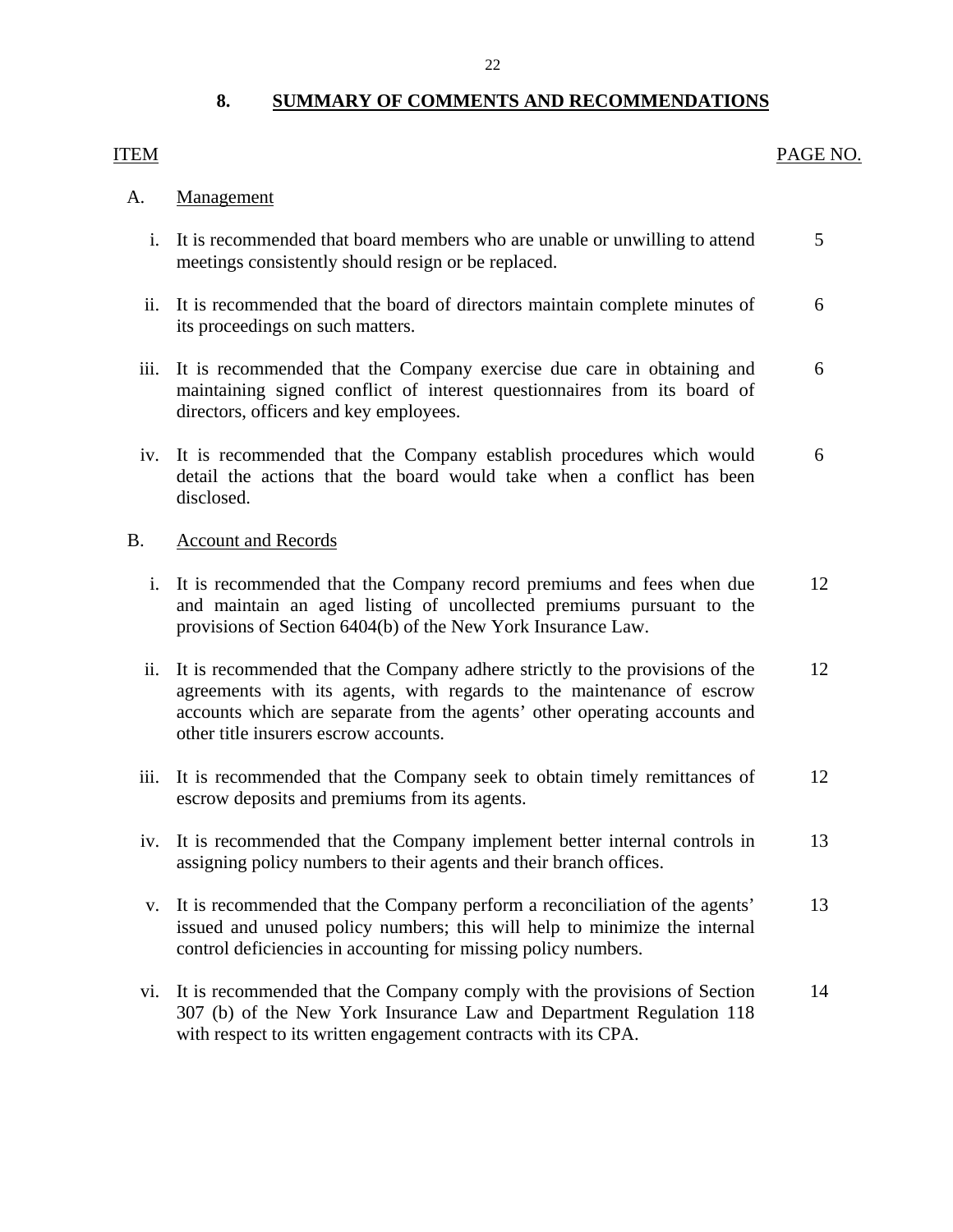## EXHIBIT 1

## SCHEDULE Y, PART 1 – ORGANIZATIONAL CHART

The following table sets forth subsidiaries of First American Financial Corporation with the jurisdiction of domicile of each and the percentage of voting securities owned as of December 31, 2005. Unless otherwise indicated, all of the persons included in the table are corporations, the voting securities of which are directly owned by First American Financial Corporation.

|                                                                        |                 | Percentage of |
|------------------------------------------------------------------------|-----------------|---------------|
|                                                                        |                 | Voting        |
|                                                                        | Jurisdiction of | Securities    |
| Name of Subsidiary                                                     | Incorporation   | Owned         |
| First American Title Insurance Company                                 | CA              |               |
| Parent:                                                                |                 |               |
| The First American Financial Corporation                               | CA              |               |
| Subsidiaries and Affiliates of First American Title Insurance Company: |                 |               |
| Accurate Appraisal Group Inc.                                          |                 |               |
| Accurate Title Group LLC                                               |                 |               |
| <b>Albany County Title</b>                                             | <b>WY</b>       |               |
| All New York Title Agency Corporation                                  | <b>NY</b>       |               |
| Allegiance Title                                                       | <b>TX</b>       |               |
| Allied Trustee Services Inc.                                           | CA              |               |
| American First Abstract LLC                                            |                 |               |
| American Land Title Inc                                                | <b>TX</b>       |               |
| Androscoggin                                                           | <b>ME</b>       |               |
| <b>Associates Title LLC</b>                                            |                 |               |
| <b>ATI</b> Title Co                                                    | AZ              |               |
| Atlantic Title Company Inc.                                            | <b>ME</b>       |               |
| <b>Attorneys' Abstract</b>                                             | <b>NY</b>       |               |
| Attorneys Title Agency LLC                                             |                 |               |
| Backman Title Company of Utah Inc.                                     |                 |               |
| <b>Beaumont Title</b>                                                  | <b>TX</b>       |               |
| Bienville Properties Inc.                                              | LA              |               |
| <b>Brokers Title</b>                                                   | VA              |               |
| Burton Abstract & Title Company                                        |                 |               |
| C.T.P Inc.                                                             | FL              |               |
| Cahaba Title Inc.                                                      | AL              |               |
| Caldwell County Abstract Co. Inc.                                      | <b>TX</b>       |               |
| California Title                                                       | CA              |               |
| <b>Campbell County Abstract Company</b>                                | <b>WY</b>       |               |
| Capitol Title                                                          |                 |               |
| Carriage Escrow                                                        | CA              |               |
| Champions Title LLC                                                    |                 |               |
| <b>Classic Settlements LLC</b>                                         |                 |               |
| Columbian National Title Insurance Company                             | <b>KS</b>       |               |
| Columbian Title of Topeka Inc.                                         | <b>KS</b>       |               |
| <b>Connecticut Title Services</b>                                      | <b>CT</b>       |               |
| Consolidated Title & Abstract                                          | MN              |               |
| <b>Converse Land Title Company</b>                                     | WY              |               |
| <b>Cornerstone Title Company</b>                                       | CA              |               |
|                                                                        |                 |               |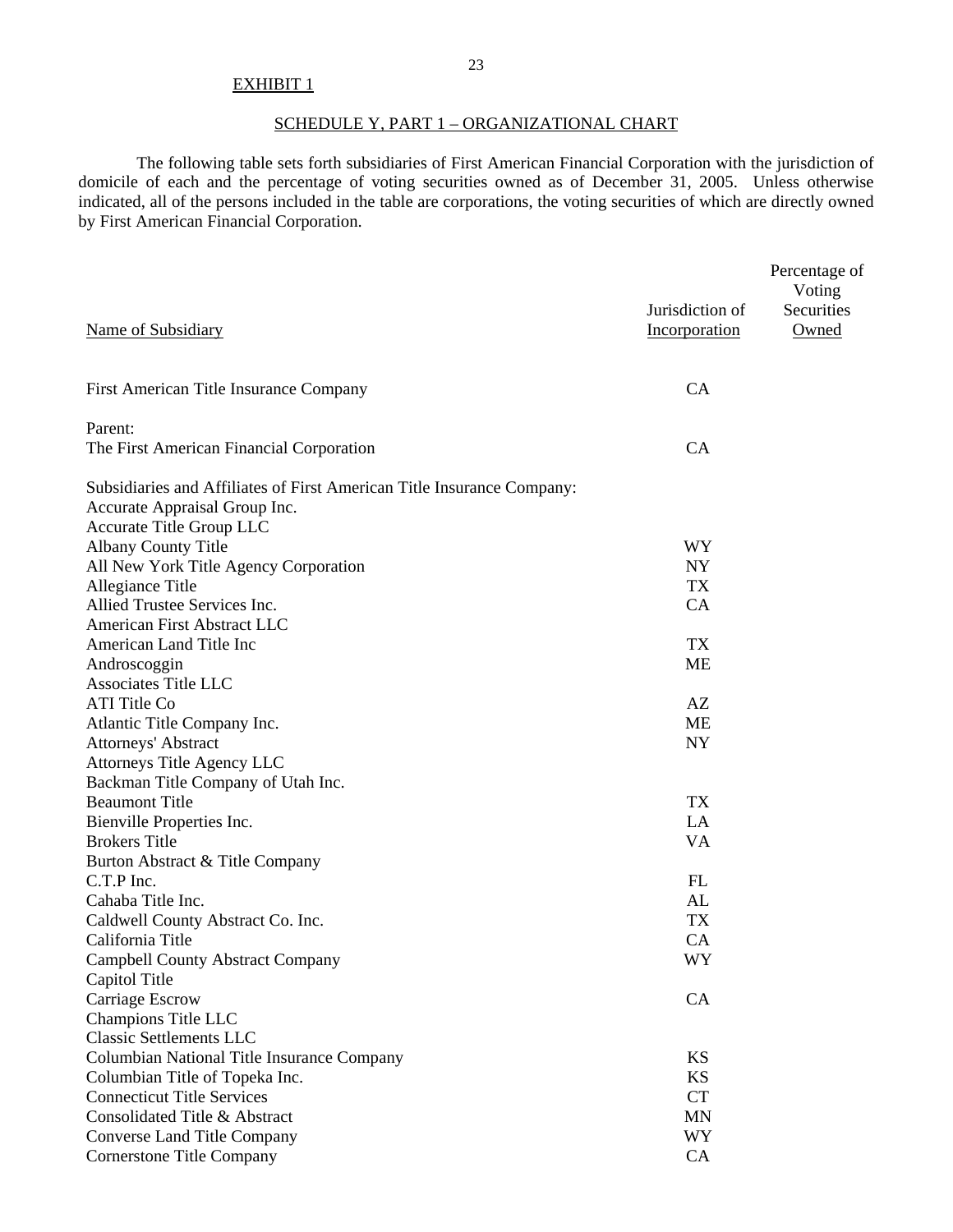| CT Closing Services LLC                                        |                |
|----------------------------------------------------------------|----------------|
| Del Norte Title Company LLC                                    | TX             |
| Dona Ana Title Company Inc.                                    |                |
| Eagle Title and Abstract Corporation                           | FL             |
| <b>East Coast Real Estate Services</b>                         |                |
| Eastern Abstract Inc.                                          | <b>PA</b>      |
| Elite Abstract                                                 |                |
| <b>Emerging Market Technology Applications Inc</b>             |                |
| Equity Land Title LLC                                          |                |
| <b>Equity Title</b>                                            |                |
| Esquire Title Research of Pensacola LLC                        |                |
| <b>Executive Title LLC</b>                                     |                |
| <b>Executive Corner Title and Settlement Services LLC</b>      |                |
| F.A. Title Co of Waco d/b/a First Title Co. of Waco            | TX             |
| F.A. Title Holding Co (formerly FA Title of Ketchum)           |                |
| <b>Fidelity Title and Guaranty</b>                             | FL             |
| Fidelity Title NJ                                              | <b>NJ</b>      |
| First American Abstract Company (LA)                           | LA             |
| First American Abstract Company (MS)                           | MS             |
| <b>First American Affiliates</b>                               | FL             |
| <b>First American Equity Loan Services</b>                     | <b>OH</b>      |
| First American Exchange Company LLC                            |                |
| <b>First American Homebuyers Protection Corporation</b>        | CA             |
| First American Homebuyers Protection of Delaware               | DE             |
| First American Title & Abstract (OK)                           | OK             |
| First American Title & Trust Company                           | OK             |
| First American Title Co. (formerly FATCO of Los Angeles)       | CA             |
| First American Title Company (Ketchum)                         | ID             |
| First American Title Company of Florida                        | FL             |
| First American Title Company of Hawaii                         | HA             |
| First American Title Company of Idaho                          | ID             |
| First American Title Company of Illinois                       | IL             |
| First American Title Company of Laramie County                 | <b>WY</b>      |
| First American Title Company of Marin                          | CA             |
| First American Title Company of Nevada                         | NV             |
| First American Title Company of Stockton                       | <b>CA</b>      |
| First American Title Guaranty Agency of Carbon County          | WY             |
| First American Title Guaranty Agency of Crook County           | WY             |
| First American Title Guaranty Agency of Hot Springs County     | WY             |
| First American Title Guaranty Agency of Sublette County        | <b>WY</b>      |
| First American Title Guaranty Holding Company                  | CA             |
| First American Title Insurance Agency Inc. (Navajo)            | AZ             |
| First American Title Insurance Agency of Mohave Inc.           | AZ             |
| First American Title Insurance Agency of Utah Inc.             | UT             |
| First American Title Insurance Co. of Kansas                   | KS             |
| First American Title Insurance Company of Australia (Pty) Ltd. | AU             |
| <b>First American Title Insurance Company of New York</b>      | N <sub>Y</sub> |
| First American Title Insurance Company of North Carolina       | <b>NC</b>      |
| First American Title Insurance Company of Texas                | <b>TX</b>      |
| First American Title Kansas Agency Inc.                        | KS             |
| First American Title Missouri Agency Inc                       | <b>MO</b>      |
| First American Title of Alaska LLC                             |                |
| First American Transportation Title Insurance Company          | LA             |
| <b>First Australian</b>                                        | AU             |
| First Florida Title LLC                                        |                |
| First Hong Kong Title                                          | HK             |
|                                                                |                |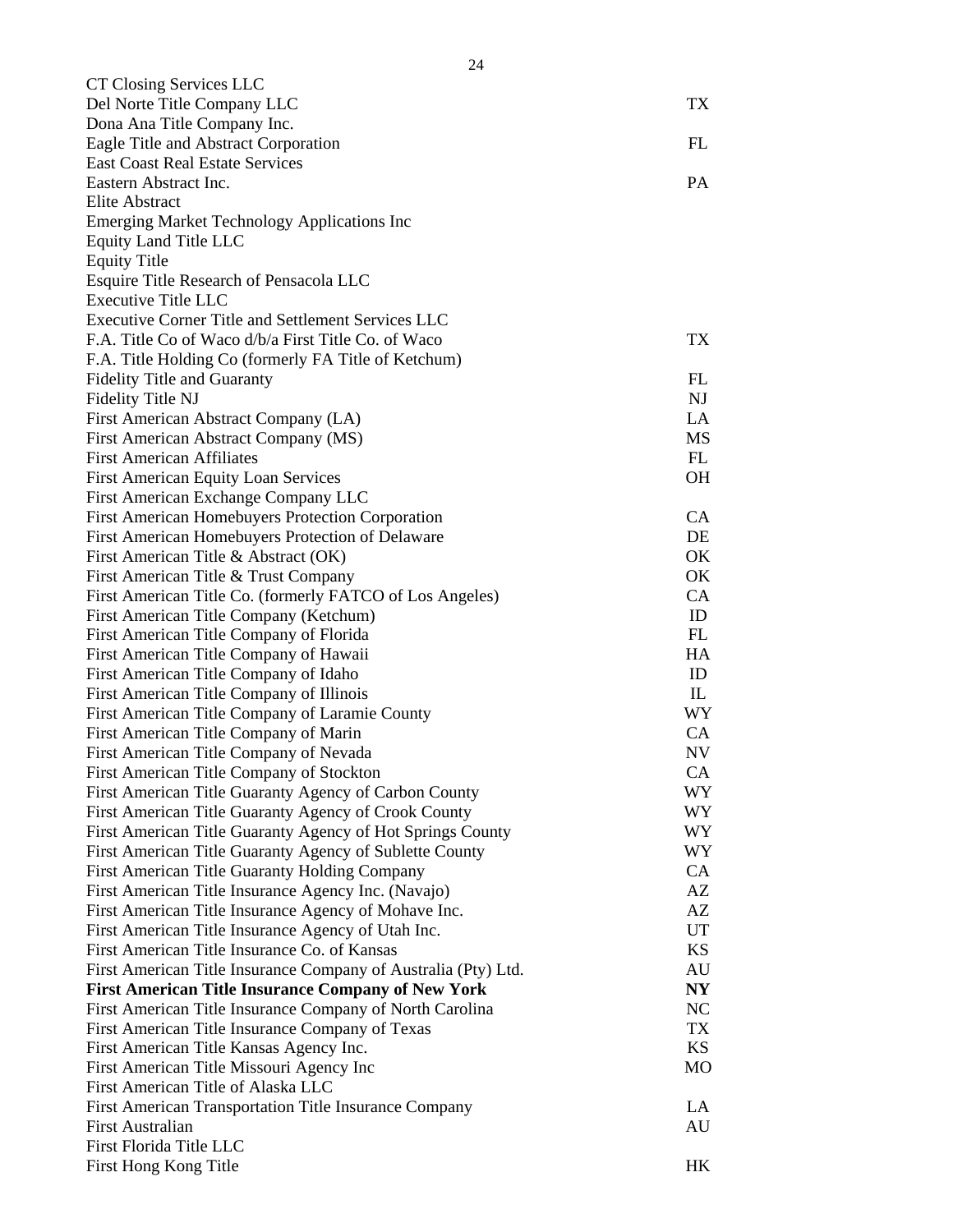| First States Inc.                                          | PA             |
|------------------------------------------------------------|----------------|
| First Title PLC dba 'F.A. Title Ins. Co. UK Ltd. (Adj Stk) | UK             |
| <b>Fremont County Title Company</b>                        | WY             |
| <b>General Land Abstract Company</b>                       | NJ             |
| Goshen County Abstract & Title                             | <b>WY</b>      |
| Greater Louisiana Title Ins. Co.                           | LA             |
| Guaranty Abstract Title (MA)                               | MA             |
| Guaranty Title Co. Inc. ME                                 | ME             |
| Guardian Title and Trust Inc                               | <b>KS</b>      |
| Harder Abstracts LLC                                       |                |
| Hi-Tech Title Solutions Inc.                               | VA             |
| Ileads.com LLC                                             |                |
| <b>Integrated Title Services</b>                           |                |
| <b>Investors Title Company</b>                             | CA             |
| Iowa State Escrow & Holdings LLC                           |                |
| <b>Island Title Corporation</b>                            | HI             |
| Johnson County Title Company Inc.                          | WY <sub></sub> |
| Land Title Insurance Company of St. Louis                  | MO             |
| Massachusetts Abstract Company Inc.                        | <b>MA</b>      |
| Memphis Title Company                                      | TN             |
| Metropolitan Title                                         | OН             |
| Mid Valley Title and Escrow Company                        | CA             |
| Midland Title Security Inc.                                | <b>OH</b>      |
| Mooser & Freibert Land Title LLC                           |                |
| National Land Title of Tarrant Inc.                        | TX             |
| New York Abstract Company                                  | <b>NY</b>      |
| Northern Lakes Title Agency LLC                            |                |
| Northwest Title LLC                                        |                |
| Ohio Bar Title Insurance Company                           | OH             |
| Ohio Title Corporation                                     | <b>OH</b>      |
| Olympus Title LLC                                          |                |
| Optima Informations Services LLC                           |                |
| Orange Coast Company LLC                                   |                |
| Orum Stair LLC                                             |                |
| Pacific Northwest Title Holding Company Inc.               | <b>WA</b>      |
| Penn Attorneys Title Insurance Company                     | PA             |
| Performance Title Agency LLC                               |                |
| Pilgrim Title                                              | RI             |
| Pioneer Agency                                             | PA             |
| Platinum Agency LLC                                        |                |
| Port Lawrence Title and Trust Company                      | OН             |
| <b>Priority Title</b>                                      | CA             |
| Progressive Land Title LLC                                 |                |
| <b>Quality LLC</b>                                         |                |
| R&H Title LLC                                              |                |
| <b>RELS Title Services</b>                                 |                |
| Republic Title Agency LLC                                  |                |
| Republic Title of Texas                                    | TX             |
| Reunion Holdings LLC                                       | TX             |
|                                                            | FL             |
| Security First Title Affiliates Inc.                       | NE             |
| Security Land Title and Escrow                             |                |
| Settlers Title Agency Inc.                                 | NJ             |
| Shoshone Title                                             | WY             |
| Signature Title                                            | NH             |
| Silvestri Title LLC                                        |                |
| <b>Skagit County Title Company</b>                         | <b>WA</b>      |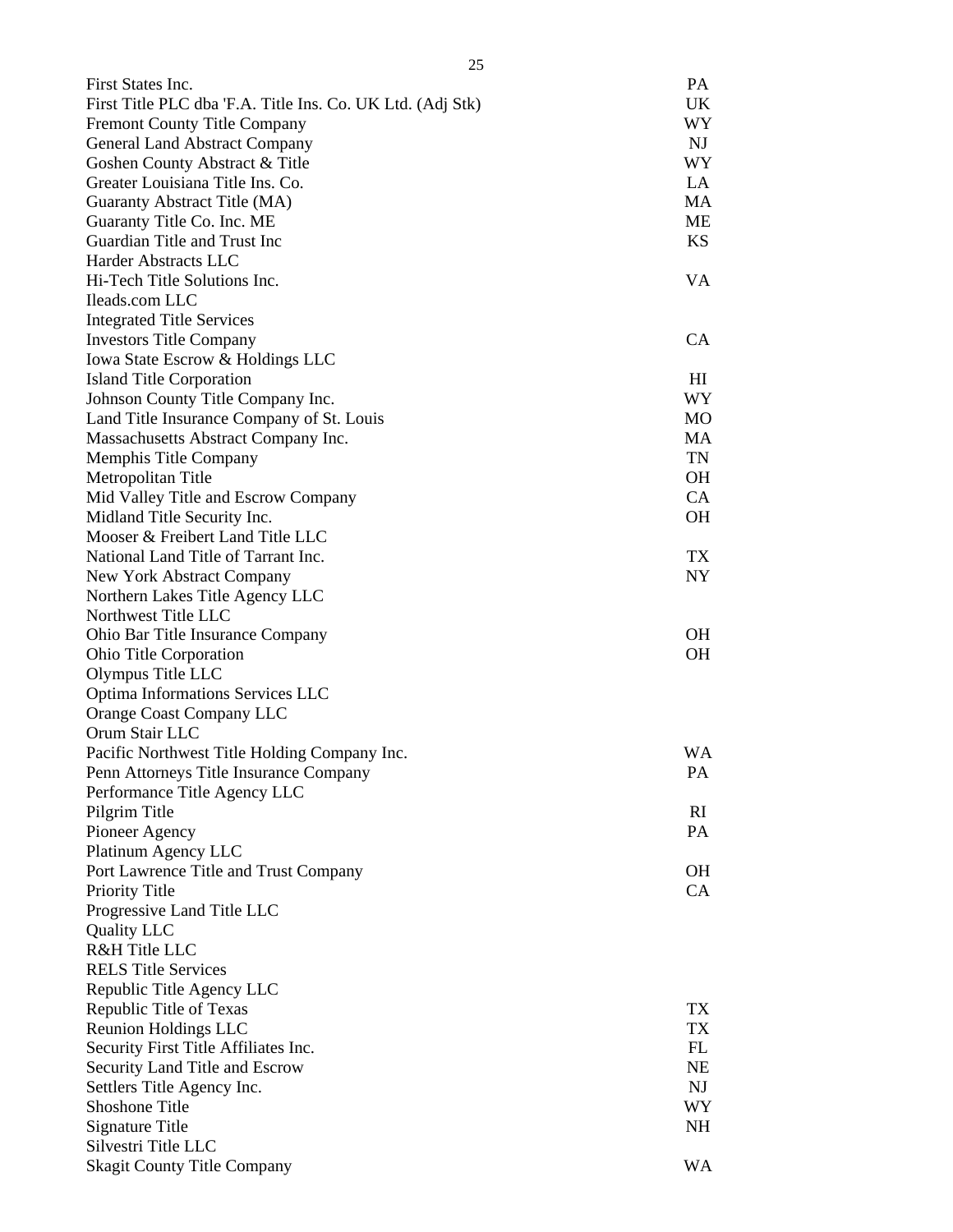| Success Agency LLC                                            |           |
|---------------------------------------------------------------|-----------|
| Sweeney Closing Services LLC                                  |           |
| TA Holdings Inc.                                              | PA        |
| <b>Teton Land Title Company</b>                               | <b>WY</b> |
| The Security Abstract & Title Company                         | <b>KS</b> |
| The Title Security Group                                      | <b>PR</b> |
| TICORE Inc.                                                   | OR.       |
| Title Experts Agency LLC<br><b>Title Partners of America</b>  | FL        |
| <b>Title Search Services LLC</b>                              |           |
| Title Services of New Mexico                                  | <b>NM</b> |
| Title Star Mortgage Services LLC                              |           |
| Town Center Title LLC                                         |           |
| <b>Trans State Title</b>                                      |           |
| TransAlaska Group LLC                                         |           |
| Trans-Alaska Summit First American Title Insurance Agency LLC |           |
| <b>Trans-County Title Agency LLC</b>                          |           |
| Twin City Title Company Inc.                                  | TX        |
| United General Title Insurance Company                        | CO        |
| Unity Title LLC                                               |           |
| Universal Title Company                                       | MN        |
| Universal Title LLC                                           | MD        |
| US Title Insurance Agency LLC                                 |           |
| Village Communities Title LLC                                 |           |
| Virginia Title Examiners                                      |           |
| <b>Warranty Title</b>                                         | OK.       |
| Washakie Abstract Company                                     | WY.       |
| West Michigan Title Agency LLC                                |           |
| Western National Title Insurance Company                      | <b>UT</b> |
| Westerview Title Agency LLC                                   |           |
| <b>Wyoming Land Title Company</b>                             | WY        |
|                                                               |           |
| Subsidiaries of First American Title Guaranty Holding Co:     |           |
| First American Title Guaranty Company                         | CA.       |
| <b>First Escrow Accounting Services</b>                       | CA        |
| <b>First Guaranty Exchange Company</b>                        | CA        |
| Superior Trustee's Services Co. Inc.                          | CA        |
| <b>First Guaranty Bancorp</b>                                 | CA        |
|                                                               |           |
| Subsidiaries of Land Title Insurance Company of St. Louis:    |           |
| Trust Company of St. Louis County                             | MO.       |
| Property Data Inc.                                            | <b>MO</b> |
|                                                               |           |
| Subsidiaries of First American Title Co. of Laramie County:   |           |
| <b>Wyoming First Exchange</b>                                 | WY        |
|                                                               |           |
| Subsidiary of Massachusetts Abstract Company Inc.:            |           |
| Massachusetts Title Insurance Company                         | MA        |
|                                                               |           |
| Subsidiary of Mid Valley Title and Escrow Company:            |           |
| Mount Shasta Title & Escrow Company                           | CA        |
|                                                               |           |
| Subsidiaries and affiliates of Midland Title Security Inc.:   |           |
| First American Midwest Exchange Services Inc.                 | OH        |
| R.E. Services Inc.                                            | OH        |
| Commerce Title Agency                                         | OH        |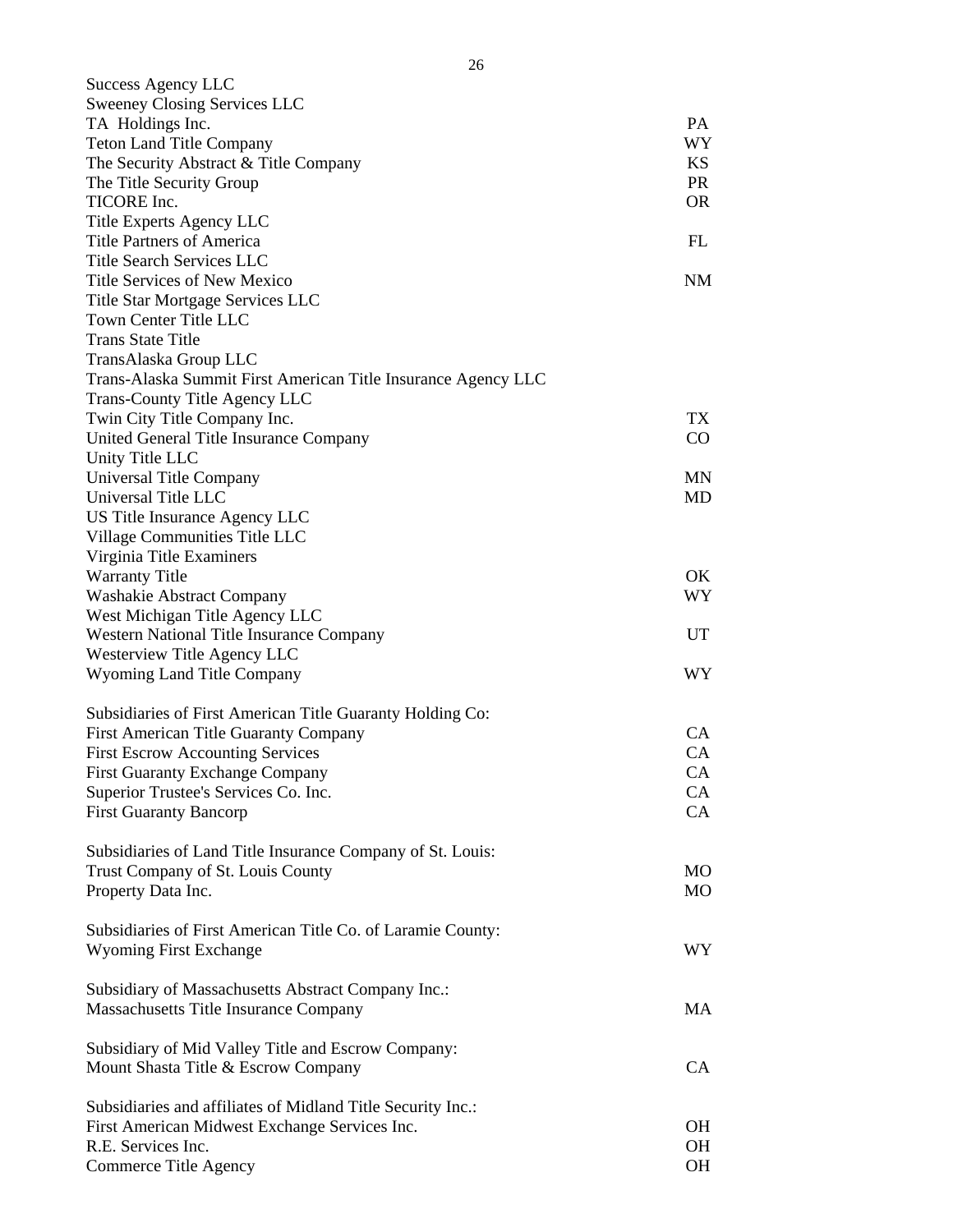| MTSI Ltd.                                                                                       |                 |
|-------------------------------------------------------------------------------------------------|-----------------|
| Subsidiary of First American Homebuyers Protection Corporation:                                 |                 |
| First American Homebuyers Protection of Delaware<br><b>Alliance Home Warranty</b>               | DE<br><b>UT</b> |
| Subsidiaries and affiliates of First American Title Co (Ketchum):                               |                 |
| First American Title Company of Montana                                                         | MT              |
| First American Title Company of Asotin County                                                   | <b>WA</b>       |
| First American Title Company of Ravalli County<br>First American Title Company (Mineral County) | ID<br>ID        |
| First American Title Company (Great Falls)                                                      | ID              |
| <b>First American Administrative Services</b>                                                   | ID              |
| First Exchange of Idaho                                                                         | ID              |
| Subsidiary of First American Title & Trust Co.:                                                 |                 |
| Southwest Title Land Company                                                                    | OK              |
| Subsidiaries and affiliates of First American Title Insurance Company of NY:                    |                 |
| Preferred Land Title Services Inc.                                                              | NY.<br>RI       |
| Mortgage Guarantee & Title Company<br>L & H Abstract Corp.                                      | NY              |
| Public Abstract Corp.                                                                           | <b>NY</b>       |
| AKT Inc.                                                                                        |                 |
| <b>Judicial Title Insurance</b>                                                                 | NY              |
| Modern Abstract Corp                                                                            |                 |
| Subsidiaries of Republic Title of Texas Inc.:                                                   |                 |
| American Escrow Co.                                                                             | TX              |
| Texas Escrow Co.                                                                                | TX              |
| Title Software Corp.<br>Financial American Title Co n/k/a RTT Financial Inc.                    | TX<br>TX        |
|                                                                                                 |                 |
| Subsidiaries of Ohio Bar Title Insurance Company:<br>ACS Title and Closing Services of KY Inc   |                 |
|                                                                                                 |                 |
| Affiliate of Port Lawrence Title & Trust Company:                                               |                 |
| A.R.E.A. Title Agency                                                                           | OH.             |
| Subsidiaries of First American Title Ins Co (UK) Ltd.:                                          |                 |
| <b>BrightRedd Limited</b>                                                                       |                 |
| First Title Insurance plc                                                                       |                 |
| <b>First Title Services Limited</b><br>Morgan Kennedy Limited                                   |                 |
| enact Holdings Limited                                                                          |                 |
| The Live Organization Limited                                                                   |                 |
| Subsidiary of F.A. Title Ins. Co. of Australia Pty LTD:                                         |                 |
| First Title New Zealand Limited                                                                 | NZ              |
| Subsidiary of Pacific Northwest Title Holding Company:                                          |                 |
| Pacific Northwest Title Insurance Company Inc.                                                  | WA.             |
| Title Optics Inc.                                                                               |                 |
| Pacific NW Title Company of Washington Inc.                                                     |                 |
| Pacific NW Title Company of Snohomish County Inc.                                               |                 |
| Pacific Northwest Title of Oregon Inc.                                                          |                 |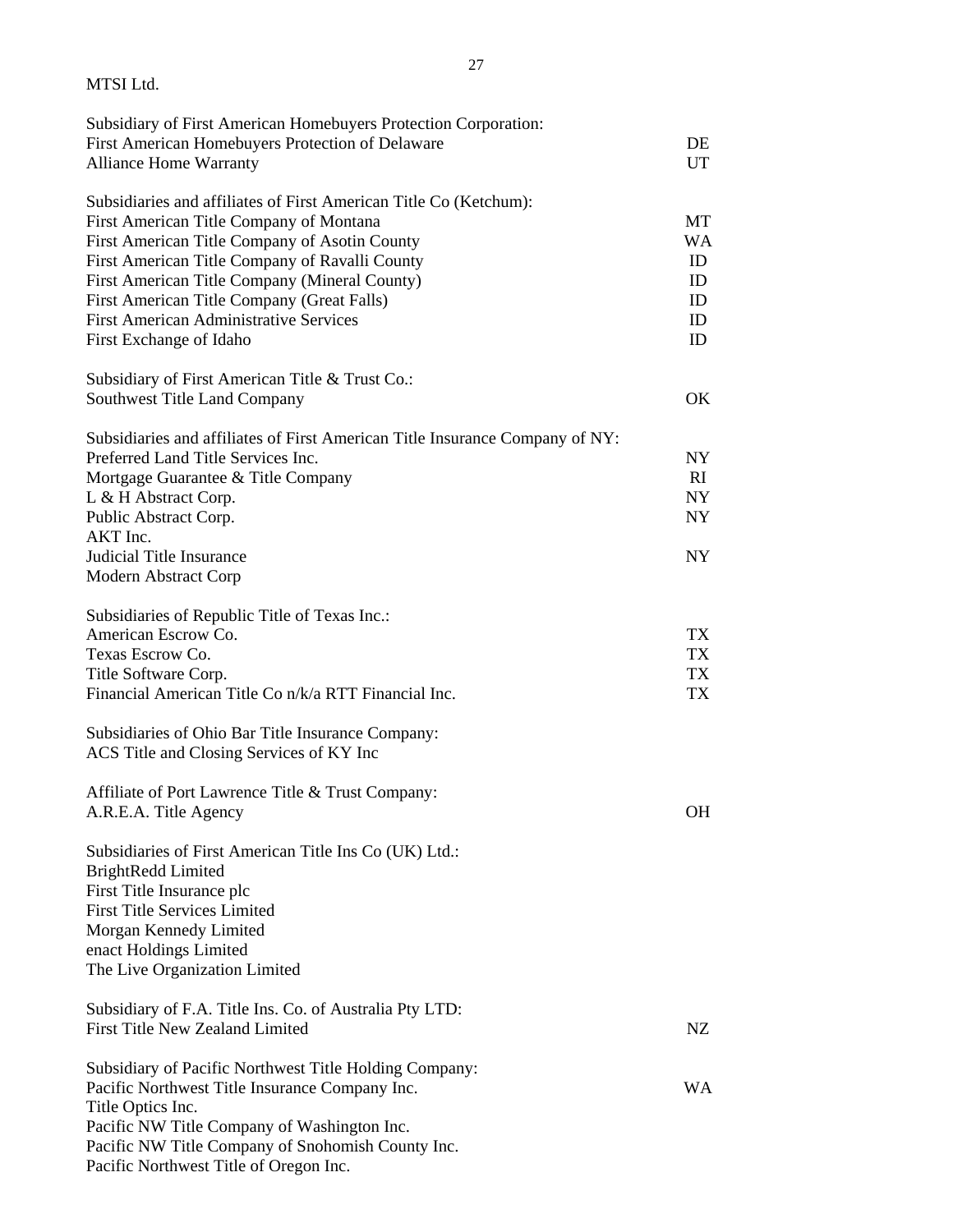Pacific NW Title of Alaska Inc. Fairbanks Title Agency Inc. Pacific NW Title Company of Kitsap County Inc. Title Insurance Agency Inc. Pacific NW Title Company of Spokane Inc. Southcentral Title Agency Pacific Northwest Title Building Inc. American Property Exchange Inc. Pacific Northwest Title of Lane County LLC

Subsidiaries of Security Land Title & Escrow Company: SPL INC Security Exchange Corp Tower Title & Escrow Co. Security Land Title Spenser IA Security Land Title Onawa IA

| Subsidiaries of TA Holdings Inc.:      |           |
|----------------------------------------|-----------|
| T.A. Title Insurance Company           | <b>PA</b> |
| Title Abstract Company of Pennsylvania | <b>PA</b> |
| T.A. Financial Services Inc.           | PA        |
| Closing Network Ltd                    | <b>PA</b> |
| Parking Intermediary Corp              | PA.       |
| Title Alliance Ltd                     | PA.       |
| T.A. Title Agency Inc.                 | PA.       |
| T.A. Title Agency of Ohio Inc.         |           |
|                                        |           |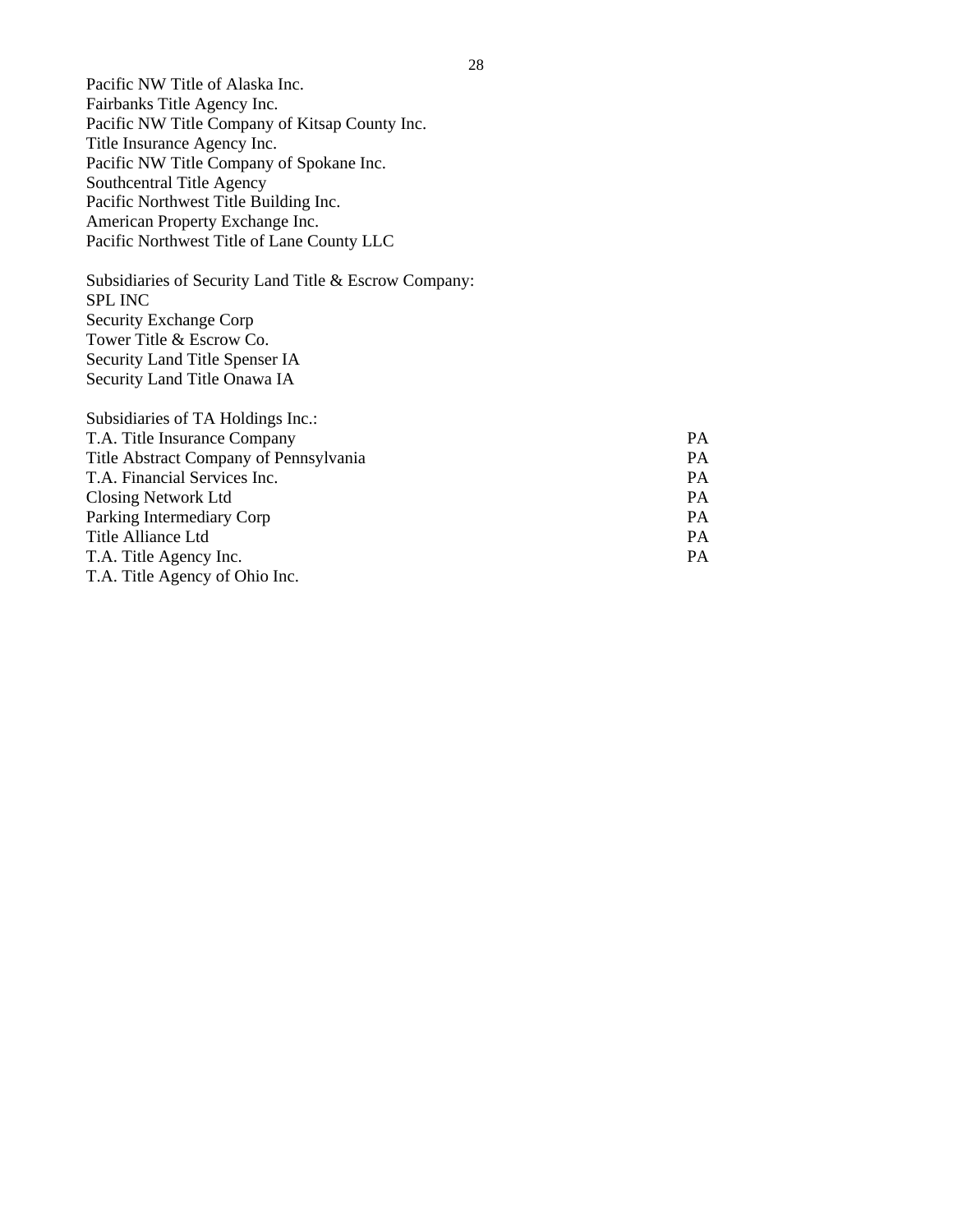Respectfully submitted,

 $\frac{1}{\sqrt{S}}$ 

 Jimmie Newsome Associate Insurance Examiner

STATE OF NEW YORK ) ) SS.  $\lambda$ COUNTY OF NEW YORK)

 JIMMIE NEWSOME, being duly sworn, deposes and says that the foregoing report submitted by him is true to the best of his knowledge and belief.

 Jimmie Newsome  $\frac{1}{S}$ 

Subscribed and sworn to before me

this  $\_\_\_\_\_\_\$  day of  $\_\_\_\_\_\_2$  2008.